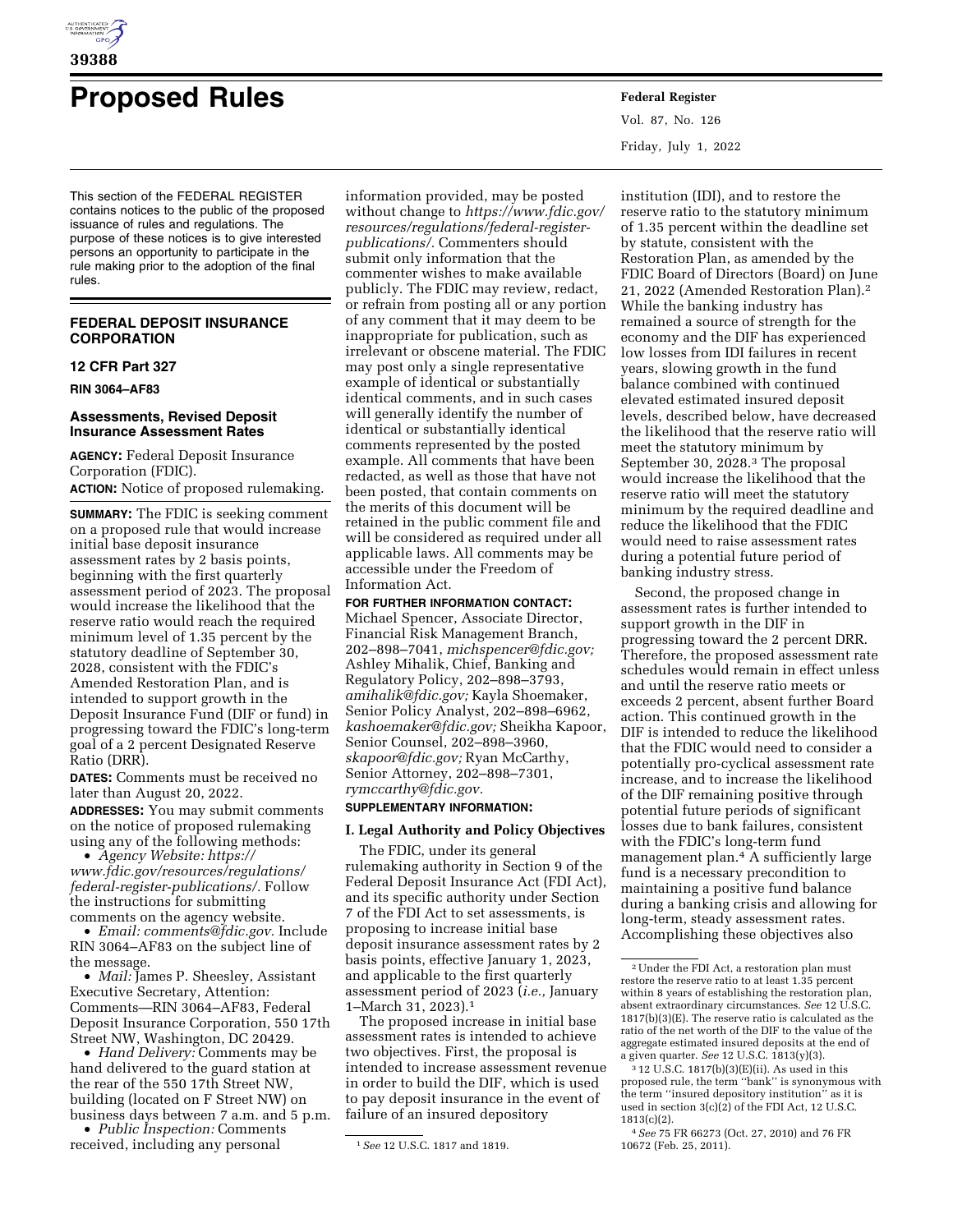would continue to ensure public confidence in federal deposit insurance.

#### **II. Background**

## *A. Restoration Plan*

Extraordinary growth in insured deposits during the first and second quarters of 2020 caused the DIF reserve ratio to decline below the statutory minimum of 1.35 percent.5 As of June 30, 2020, the reserve ratio had fallen below the statutory minimum and stood at 1.30 percent. The FDI Act requires that the Board adopt a restoration plan when the DIF reserve ratio falls below the statutory minimum of 1.35 percent or is expected to within 6 months.6 On September 15, 2020, the Board adopted the Restoration Plan to restore the DIF to at least 1.35 percent by September 30, 2028.7

In its June 21, 2022, semiannual update to the Board, FDIC projections of the reserve ratio under different scenarios reflected that the reserve ratio is at risk of not reaching 1.35 percent by September 30, 2028, the end of the statutory 8-year period.<sup>8</sup> The scenarios are based on updated data and analysis and incorporate different rates of insured deposit growth and weighted average assessment rates, including sustained elevated insured deposit balances and lower assessment rates than previously anticipated. On June 21, 2022, the Board approved the Amended Restoration Plan, which reflects an increase in initial base deposit insurance assessment rates of 2 basis points, beginning with the first quarterly assessment period of 2023. Accordingly, the FDIC is concurrently publishing in the **Federal Register** an Amended Restoration Plan.

#### *B. Designated Reserve Ratio*

The FDI Act requires that the Board designate a reserve ratio for the DIF and publish the DRR before the beginning of each calendar year.9 The Board must set the DRR in accordance with its analysis of certain statutory factors: risk of losses to the DIF; economic conditions generally affecting IDIs; preventing sharp swings in assessment rates; and any other factors that the Board determines to be appropriate.<sup>10</sup>

9Section 7(b)(3)(A) of the FDI Act, 12 U.S.C.

10Section 7(b)(3)(C) of the FDI Act, 12 U.S.C. 1817(b)(3)(C).

In 2010, the FDIC proposed and later adopted a comprehensive, long-term management plan for the DIF with the following goals: (1) reduce the procyclicality in the existing risk-based assessment system by allowing moderate, steady assessment rates throughout economic and credit cycles; and (2) maintain a positive fund balance even during a banking crisis by setting an appropriate target fund size and a strategy for assessment rates and dividends.11 Based on the FDIC's experience through two banking crises, the analysis concluded that a long-term moderate, steady assessment rate of 5.29 basis points would have been sufficient to prevent the fund from becoming negative during the crises.12 The FDIC also found that the fund reserve ratio would have had to exceed 2 percent before the onset of the last two crises to achieve these results.13

The FDIC's comprehensive, long-term fund management plan combines the moderate, steady assessment rate with a DRR of 2 percent. The Board set the DRR at 2 percent in 2010 and has voted annually since then to maintain the 2 percent DRR, most recently in December 2021.14 The FDIC views the DRR as a long-range, minimum goal that will allow the fund to grow sufficiently large during times of favorable banking conditions, increasing the likelihood that the DIF will remain positive throughout periods of significant losses due to bank failures. Additionally, in

12*See* 75 FR 66273 and 76 FR 10675. 13The analysis set out in the October 2010 NPR sought to determine what assessment rates would have been needed to maintain a positive fund balance during the last two crises. This analysis used an assessment base derived from domestic deposits to calculate assessment income. The Dodd-Frank Wall Street Reform and Consumer Protection Act, however, required the FDIC to change the assessment base to average consolidated total assets minus average tangible equity. In the December 2010 final rule establishing a 2 percent DRR, the FDIC undertook additional analysis to determine how the results of the original analysis would change had the new assessment base been in place from 1950 to 2010. Both the analyses in the October 2010 NPR and the December 2010 final rule show that the fund reserve ratio would have needed to be approximately 2 percent or more before the onset of the crises to maintain both a positive fund balance and stable assessment rates. The updated analysis in the December 2010 final rule, like the analysis in the October 2010 NPR, assumed, in lieu of dividends, that the long-term industry average nominal assessment rate would be reduced by 25 percent when the reserve ratio reached 2 percent, and by 50 percent when the reserve ratio reached 2.5 percent. Eliminating dividends and reducing rates successfully limits rate volatility whichever assessment base is used. *See* 75 FR 66273 and 75 FR 79288 (Dec. 20, 2010) (December 2010 final rule).

14*See* 75 FR 79286 (Dec. 20, 2010), codified at 12 CFR 327.4(g), and 86 FR 71638 (Dec. 17, 2021).

lieu of dividends, the long-term plan prescribes progressively lower assessment rates that will become effective when the reserve ratio exceeds 2 percent and 2.5 percent. Because analysis shows that a reserve ratio higher than 2 percent increases the chance that the fund will remain positive during a crisis, the 2 percent DRR should not be treated as a cap on the size of the fund.15

#### *C. Deposit Insurance Assessments*

Pursuant to Section 7 of the FDI Act, the FDIC has established a risk-based assessment system through which it charges all IDIs an assessment amount for deposit insurance.16

Under the FDIC's regulations, an IDI's assessment is equal to its assessment base multiplied by its risk-based assessment rate.17 Generally, an IDI's assessment base equals its average consolidated total assets minus its average tangible equity.18 An IDI's assessment rate is determined each quarter based on supervisory ratings and information collected on the Consolidated Reports of Condition and Income (Call Report) or the Report of Assets and Liabilities of U.S. Branches and Agencies of Foreign Banks (FFIEC 002), as appropriate. An IDI's assessment rate is calculated using different methods based on whether the IDI is a small, large, or highly complex institution.19 For assessment purposes, a small bank is generally defined as an institution with less than \$10 billion in total assets, a large bank is generally defined as an institution with \$10 billion or more in total assets, and a highly complex bank is generally defined as an institution that has \$50 billion or more in total assets and is controlled by a parent holding company that has \$500 billion or more in total assets, or is a processing bank or trust company.20

Assessment rates for established small banks are calculated based on eight risk measures that are statistically significant in predicting the probability of an institution's failure over a three-year horizon.21

Large and highly complex institutions are assessed using a scorecard approach

18*See* 12 CFR 327.5.

20As used in this proposed rule, the term ''small bank'' is synonymous with the term ''small institution'' and the term ''large bank'' is synonymous with the term ''large institution'' or ''highly complex institution,'' as the terms are defined in 12 CFR 327.8(e), (f), and (g), respectively.

21*See* 12 CFR 327.16(a); *see also* 81 FR 32180 (May 20, 2016).

<sup>5</sup>*See* 12 U.S.C. 1817(b)(3)(B).

<sup>6</sup>*See* 12 U.S.C. 1817(b)(3)(E).

<sup>7</sup>*See* 85 FR 59306 (Sept. 21, 2020).

<sup>8</sup>*See* FDIC Restoration Plan Semiannual Update, June 21, 2022. Available at *[https://www.fdic.gov/](https://www.fdic.gov/news/board-matters/2022/2022-06-21-notice-sum-b-mem.pdf) [news/board-matters/2022/2022-06-21-notice-sum-b](https://www.fdic.gov/news/board-matters/2022/2022-06-21-notice-sum-b-mem.pdf)[mem.pdf.](https://www.fdic.gov/news/board-matters/2022/2022-06-21-notice-sum-b-mem.pdf)* 

<sup>1817(</sup>b)(3)(A). The DRR is expressed as a percentage of estimated insured deposits.

<sup>11</sup>*See* 75 FR 66272 (Oct. 27, 2010) (October 2010 NPR) and 76 FR 10672 (Feb. 25, 2011).

<sup>15</sup>*See* 75 FR 66273 and 75 FR 79287.

<sup>16</sup>*See* 12 U.S.C. 1817(b).

<sup>17</sup>*See* 12 CFR 327.3(b)(1).

<sup>19</sup>*See* 12 CFR 327.16(a) and (b).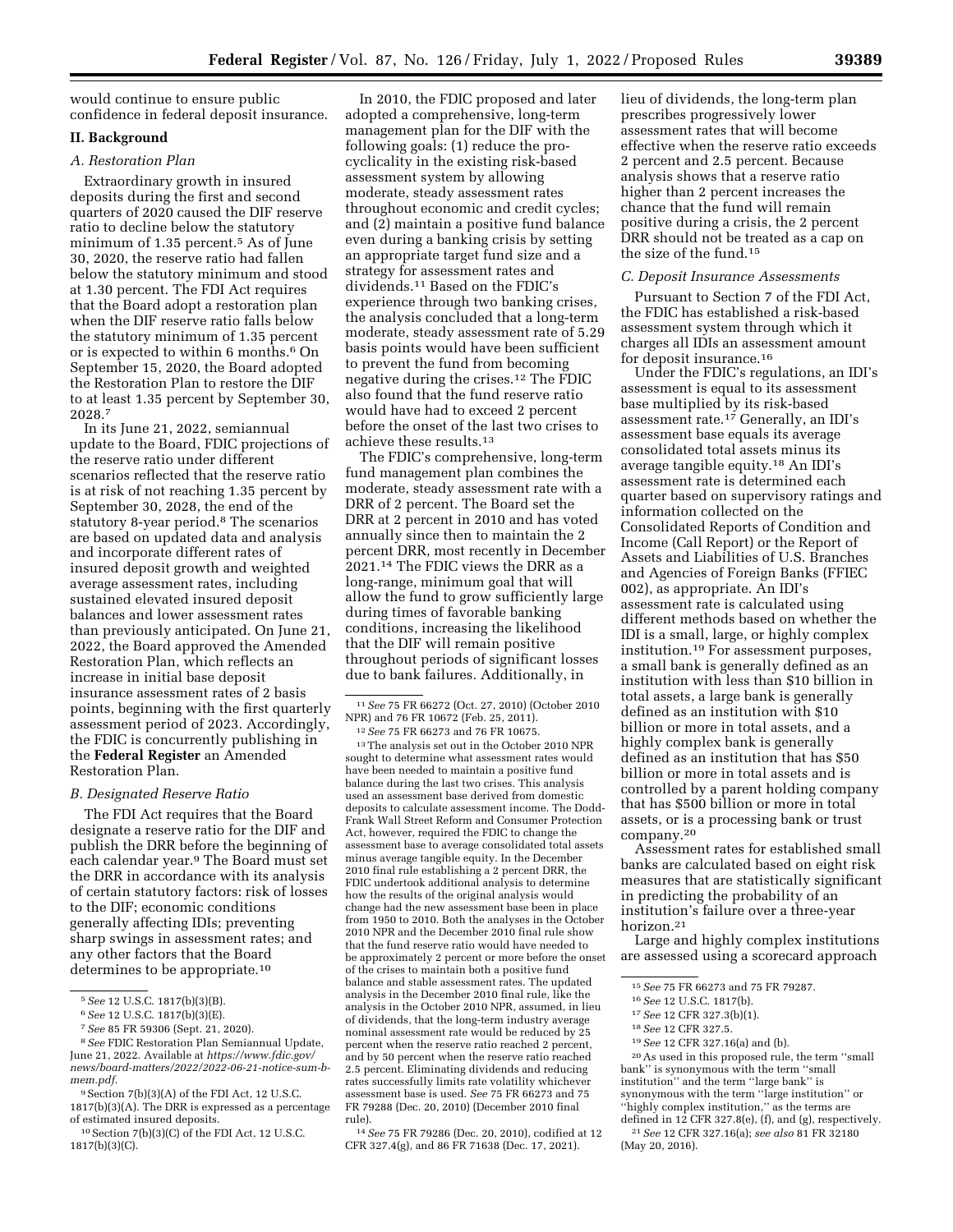that combines CAMELS ratings and certain forward-looking financial measures to assess the risk that a large or highly complex bank poses to the DIF.22

All institutions are subject to adjustments to their assessment rates for certain liabilities that can increase or reduce loss to the DIF in the event the bank fails.23 In addition, the FDIC may adjust a large bank's total score, which is used in the calculation of its assessment rate, based upon significant risk factors not adequately captured in the appropriate scorecard.24

## *D. Current Assessment Rate Schedules*

In 2011, consistent with the FDIC's long-term fund management plan, the FDIC adopted lower, moderate assessment rates that would go into effect when the DIF reserve ratio reached 1.15 percent.25 In 2016, the FDIC amended its rules to refine the deposit insurance assessment system for established small IDIs (*i.e.,* small IDIs that have been federally insured for at least five years) and preserved the lower overall range of initial base assessment rates adopted in 2011 pursuant to the long-term fund management plan.26

Those rates are currently in effect and are detailed in the sections that follow. In addition, the Board is authorized to uniformly increase or decrease the total base rate assessment schedule up to a maximum of 2 basis points or a fraction thereof, as the Board deems necessary, without further rulemaking.<sup>27</sup>

Established Small Institutions and Large and Highly Complex Institutions

Current initial base assessment rates for established small institutions and large and highly complex institutions are set forth in Table 1 below.28

## TABLE 1—CURRENT INITIAL BASE ASSESSMENT RATE SCHEDULE APPLICABLE TO ESTABLISHED SMALL INSTITUTIONS AND LARGE AND HIGHLY COMPLEX INSTITUTIONS 1

|  | Established small institutions<br><b>CAMELS</b> composite |         |          |                           |
|--|-----------------------------------------------------------|---------|----------|---------------------------|
|  |                                                           |         |          | Large &<br>highly complex |
|  | 1 or 2                                                    |         | 4 or 5   | institutions              |
|  | 3 to 16                                                   | 6 to 30 | 16 to 30 | 3 to 30                   |

1All amounts for all risk categories are in basis points annually. Initial base rates that are not the minimum or maximum rate will vary between these rates.

An institution's total base assessment rate may vary from the institution's initial base assessment rate as a result of possible adjustments for certain liabilities that can increase or reduce

loss to the DIF in the event the institution fails.29 After applying all possible adjustments, the current minimum and maximum total base assessment rates for established small institutions and large and highly complex institutions are set out in Table  $2$  below.<sup>30</sup>

## TABLE 2—CURRENT TOTAL BASE ASSESSMENT RATE SCHEDULE (AFTER ADJUSTMENTS) APPLICABLE TO ESTABLISHED SMALL INSTITUTIONS AND LARGE AND HIGHLY COMPLEX INSTITUTIONS<sup>12</sup>

|  | Established small institutions<br><b>CAMELS</b> composite |                             |                              |                                   |  |
|--|-----------------------------------------------------------|-----------------------------|------------------------------|-----------------------------------|--|
|  |                                                           |                             |                              | Large &<br>highly complex         |  |
|  | 1 or 2                                                    | з                           | 4 or 5                       | institutions                      |  |
|  | 3 to 16<br>$-5$ to 0<br>N/A                               | 6 to 30<br>$-5$ to 0<br>N/A | 16 to 30<br>$-5$ to 0<br>N/A | 3 to 30<br>$-5$ to 0<br>$0$ to 10 |  |
|  | 1.5 to $16$                                               | 3 to 30                     | 11 to 30                     | 1.5 to $40^{\circ}$               |  |

<sup>1</sup>The depository institution debt adjustment, which is not included in the table, can increase total base assessment rates above the maximum assessment rates shown in the table.

 $2$  All amounts for all risk categories are in basis points annually. Total base rates that are not the minimum or maximum rate will vary between these rates.

<sup>3</sup>The unsecured debt adjustment cannot exceed the lesser of 5 basis points or 50 percent of an insured depository institution's initial base assessment rate; thus, for example, an insured depository institution with an initial base assessment rate of 3 basis points will have a maximum unsecured debt adjustment of 1.5 basis points and cannot have a total base assessment rate of lower than 1.5 basis points.

27*See* 12 CFR 327.10(f)(3). However, the lowest initial base assessment rate cannot be negative.

28*See* 12 CFR 327.10(b)(1). An established insured depository institution is a bank or savings association that has been federally insured for at least five years as of the last day of any quarter for which it is being assessed. *See* 12 CFR 327.8(k).

<sup>22</sup>*See* 12 CFR 327.16(b); *see also* 76 FR 10672 (Feb. 25, 2011) and 77 FR 66000 (Oct. 31, 2012). 23*See* 12 CFR 327.16(e).

<sup>24</sup>*See* 12 CFR 327.16(b)(3); *see also* Assessment Rate Adjustment Guidelines for Large and Highly Complex Institutions, 76 FR 57992 (Sept. 19, 2011).

<sup>25</sup>See 76 FR 10683–10688.

<sup>26</sup>*See* 81 FR 32189–32191.

<sup>29</sup>*See* 12 CFR 327.16(e).

<sup>30</sup>*See* 12 CFR 327.10(b)(2).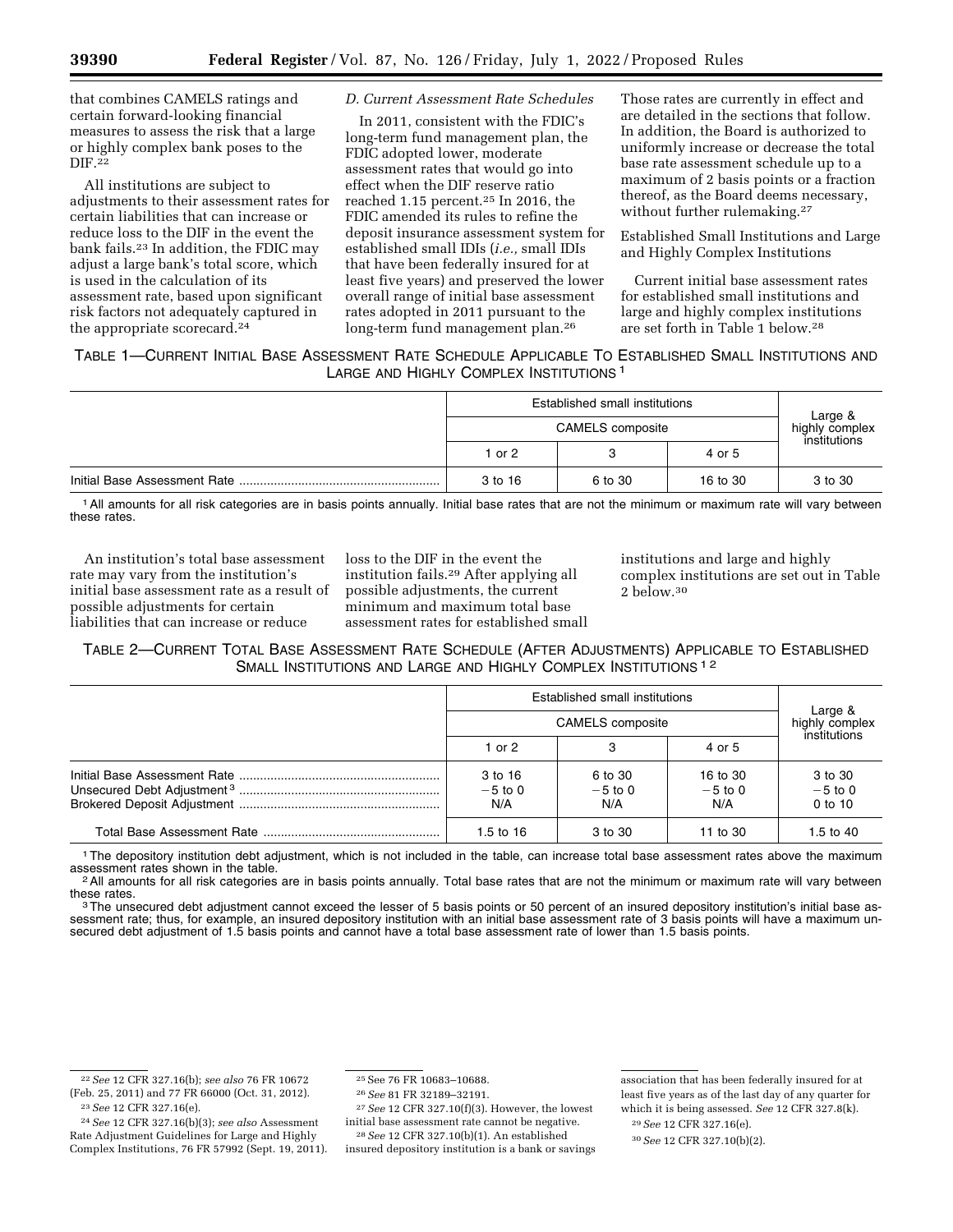The assessment rates currently applicable to established small institutions and large and highly complex institutions in Tables 1 and 2 above will remain in effect unless and until the reserve ratio meets or exceeds 2 percent.31

#### New Small Institutions

Current assessment rates applicable to new small institutions are set forth in Tables 3 and 4 below.32 New small institutions will remain subject to the assessment schedules in Tables 3 and 4 when the reserve ratio reaches 2 percent or 2.5 percent.33 As stated in the 2010 NPR describing the long-term

comprehensive fund management plan, and adopted in the 2011 Final Rule, the lower assessment rate schedules applicable when the reserve ratio reaches 2 percent and 2.5 percent do not apply to any new depository institutions; these institutions will remain subject to the assessment rates shown below, until they no longer are new depository institutions.34

## TABLE 3—CURRENT INITIAL BASE ASSESSMENT RATE SCHEDULE APPLICABLE TO NEW SMALL INSTITUTIONS 1

|                              | Ö.<br>HISN | Hisk<br>ratarini | <br>Risl<br>Ш<br>categorv | $\cdots$<br>ے تمارے<br>۱۱۵۴ |
|------------------------------|------------|------------------|---------------------------|-----------------------------|
| Initial<br>Rate<br>ment<br>. |            | $-$              | 19                        | 30                          |

1All amounts for all risk categories are in basis points annually.

## TABLE 4—CURRENT TOTAL BASE ASSESSMENT RATE SCHEDULE (AFTER ADJUSTMENTS) APPLICABLE TO NEW SMALL INSTITUTIONS 1 2

| Risk category I | Risk category II | Risk category III   Risk category IV |                 |
|-----------------|------------------|--------------------------------------|-----------------|
| N/A             | $0$ to 10        | $0$ to 10                            | 30<br>$0$ to 10 |
|                 | 12 to 22         | 19 to 29                             | 30 to 40        |

<sup>1</sup>The depository institution debt adjustment, which is not included in the table, can increase total base assessment rates above the maximum assessment rates shown in the table.

<sup>2</sup> All amounts for all risk categories are in basis points annually. Total base rates that are not the minimum or maximum rate will vary between these rates.

Insured Branches of Foreign Banks Current assessment rates applicable to insured branches of foreign banks are set forth in Table 5 below.35 The rates

in Tables 5 will remain in effect unless and until the reserve ratio meets or exceeds 2 percent.36

## TABLE 5—CURRENT INITIAL AND TOTAL BASE ASSESSMENT RATE SCHEDULE 1 APPLICABLE TO INSURED BRANCHES OF FOREIGN BANKS 2

|                                   | Risk category I | Risk category II | Risk category III | <b>Risk category IV</b> |
|-----------------------------------|-----------------|------------------|-------------------|-------------------------|
| Initial and Total Assessment Rate | ֿo to           |                  |                   | ЗС                      |

<sup>1</sup> The depository institution debt adjustment, which is not included in the table, can increase total base assessment rates above the maximum assessment rates shown in the table.

 $^2$  All amounts for all risk categories are in basis points annually. Initial and total base rates that are not the minimum or maximum rate will vary between these rates.

## **III. The Proposed Rule**

## *A. Overview of the Proposal*

The FDIC is proposing to increase initial base deposit insurance assessment rates uniformly by 2 basis points, beginning with the first quarterly assessment period of 2023. The proposed change is intended to increase assessment revenue in order to raise the reserve ratio to the minimum threshold of 1.35 percent within 8 years of the

Restoration Plan's initial establishment, as required by statute, and consistent with the Amended Restoration Plan, and is intended to support growth in the DIF in progressing toward the 2 percent DRR. The proposed assessment rate schedules would remain in effect unless and until the reserve ratio meets or exceeds 2 percent, absent further Board action.

The proposed change in assessment rates would bring the average

32*See* 12 CFR 327.10(e)(1)(iii)(A) and (B). Subject to exceptions, a new depository institution is a bank or savings association that has been federally insured for less than five years as of the last day of any quarter for which it is being assessed. *See* 

- 
- *also* 12 CFR 327.8(j). 33*See* 12 CFR 327.10(e)(1)(iii)(B). 34*See* 75 FR 66283 and 76 FR 10686. 35*See* 12 CFR 327.10(e)(2)(i).

assessment rate close to the moderate steady assessment rate that would have been required to maintain a positive DIF balance from 1950 to 2010, identified as part of the long-term, comprehensive fund management plan in 2011.37 This continued growth in the DIF is intended to reduce the likelihood that the FDIC would need to consider a potentially pro-cyclical assessment rate increase, and to increase the likelihood of the DIF remaining positive through potential

<sup>31</sup> In lieu of dividends, and pursuant to the FDIC's authority to set assessments, the progressively lower initial base and total base assessment rates set forth in 12 CFR 327.10(c) and (d) will come into effect without further action by the Board when the fund reserve ratio at the end of the prior assessment period reaches 2 percent and 2.5 percent, respectively.

<sup>36</sup> In lieu of dividends, and pursuant to the FDIC's authority to set assessments, the progressively lower initial base and total base assessment rates set forth in 12 CFR 327.10(e)(2)(ii) and (iii) will come into effect without further action by the Board when the fund reserve ratio at the end of the prior assessment period reaches 2 percent and 2.5 percent, respectively.

<sup>37</sup>*See* 75 FR 66273 and 76 FR 10675.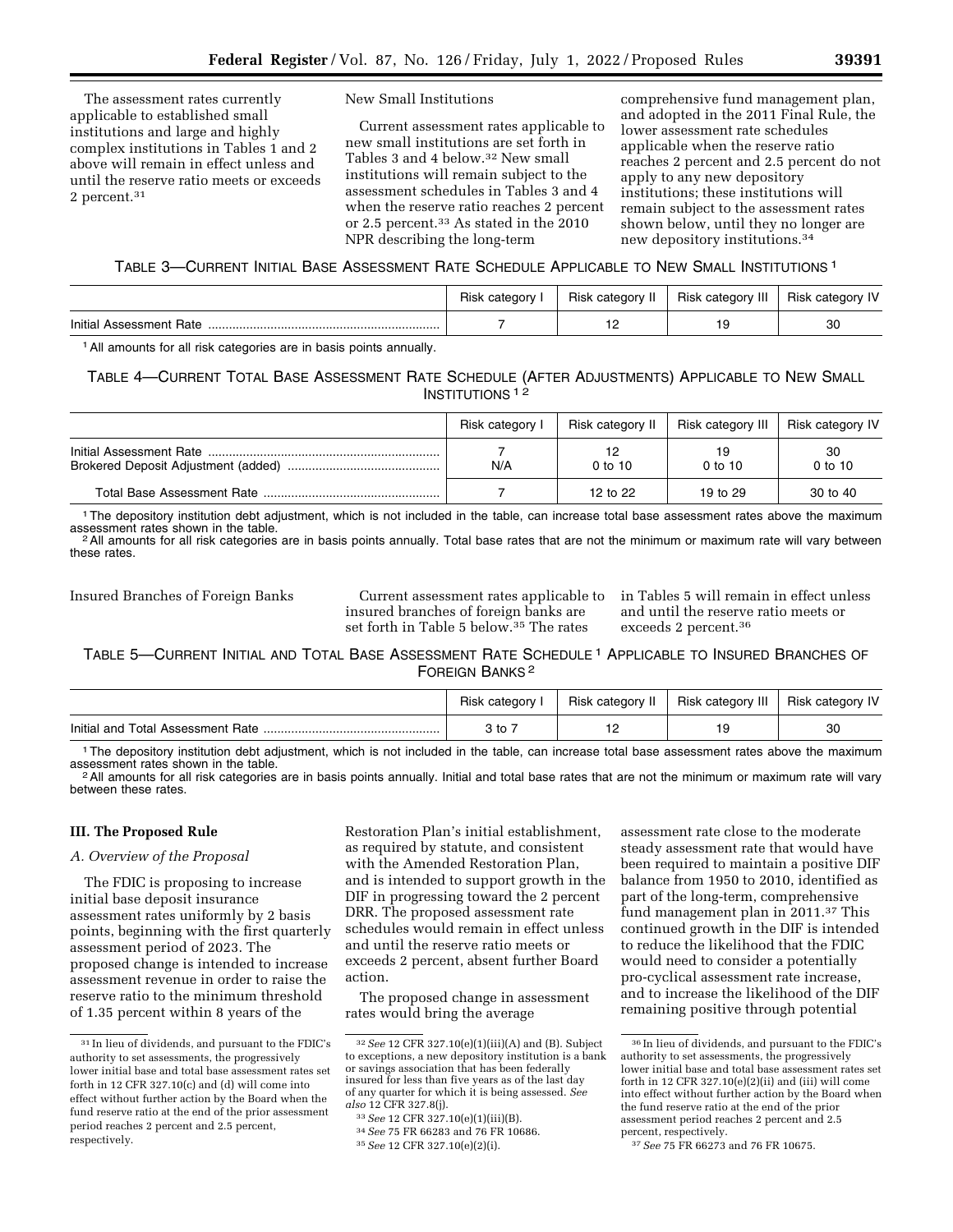future periods of significant losses due to bank failures. In lieu of dividends, the progressively lower assessment rate schedules currently in the regulation will remain unchanged and will come into effect without further action by the Board when the fund reserve ratio at the end of the prior assessment period reaches 2 percent and 2.5 percent, respectively.38 The FDIC is not proposing changes to the rate schedules that come into effect when the reserve ratio reaches 2 and 2.5 percent.

The FDIC proposes to retain the Board's flexibility to adopt higher or

lower total base assessment rates, provided that the Board cannot increase or decrease rates from one quarter to the next by more than 2 basis points, and cumulative increases and decreases cannot be more than 2 basis points higher or lower than the total base assessment rates set forth in the assessment rate schedules.39 Retention of this flexibility will continue to allow the Board to act in a timely manner to fulfill its mandate to raise the reserve ratio, particularly in light of the uncertainty related to insured deposit growth and the economic outlook.

*B. Proposed Assessment Rate Schedules* 

Proposed Assessment Rates for Established Small Institutions and Large and Highly Complex Institutions

Pursuant to the FDIC's authority to set assessments, the proposed initial and total base assessment rates applicable to established small institutions and large and highly complex institutions set forth in Tables 6 and 7 below would take effect beginning with the first quarterly assessment period of 2023.

TABLE 6—PROPOSED INITIAL BASE ASSESSMENT RATE SCHEDULE BEGINNING THE FIRST ASSESSMENT PERIOD OF 2023, WHERE THE RESERVE RATIO AS OF THE END OF THE PRIOR ASSESSMENT PERIOD IS LESS THAN 2 PERCENT 1

|  | Established small institutions<br><b>CAMELS Composite</b> |         |          | Large &<br>highly complex<br>institutions |
|--|-----------------------------------------------------------|---------|----------|-------------------------------------------|
|  |                                                           |         |          |                                           |
|  | l or 2                                                    |         | 4 or 5   |                                           |
|  | 5 to 18                                                   | 8 to 32 | 18 to 32 | 5 to 32                                   |

1All amounts are in basis points annually. Initial base rates that are not the minimum or maximum rate will vary between these rates.

An institution's total base assessment rate may vary from the institution's initial base assessment rate as a result of possible adjustments for certain liabilities that can increase or reduce

loss to the DIF in the event the institution fails.40 These adjustments do not reflect a change and are consistent with the current assessment regulations. After applying all possible adjustments,

the proposed minimum and maximum total base assessment rates applicable to established small institutions and large and highly complex institutions are set out in Table 7 below.

TABLE 7—PROPOSED TOTAL BASE ASSESSMENT RATE SCHEDULE (AFTER ADJUSTMENTS) 1 BEGINNING THE FIRST AS-SESSMENT PERIOD OF 2023, WHERE THE RESERVE RATIO AS OF THE END OF THE PRIOR ASSESSMENT PERIOD IS LESS THAN 2 PERCENT<sup>2</sup>

|  | Established small institutions<br><b>CAMELS</b> composite |                             |                              | Large &<br>highly complex         |
|--|-----------------------------------------------------------|-----------------------------|------------------------------|-----------------------------------|
|  |                                                           |                             |                              |                                   |
|  | 1 or $2$                                                  | 3                           | 4 or 5                       | institutions                      |
|  | 5 to 18<br>$-5$ to 0<br>N/A                               | 8 to 32<br>$-5$ to 0<br>N/A | 18 to 32<br>$-5$ to 0<br>N/A | 5 to 32<br>$-5$ to 0<br>$0$ to 10 |
|  | $2.5 \text{ to } 18$                                      | 4 to 32                     | 13 to 32                     | 2.5 to 42                         |

<sup>1</sup>The depository institution debt adjustment, which is not included in the table, can increase total base assessment rates above the maximum assessment rates shown in the table.

<sup>2</sup> All amounts are in basis points annually. Total base rates that are not the minimum or maximum rate will vary between these rates.<br><sup>3</sup> The unsecured debt adjustment cannot exceed the lesser of 5 basis points or 50 perc sessment rate; thus, for example, an insured depository institution with an initial base assessment rate of 5 basis points will have a maximum unsecured debt adjustment of 2.5 basis points and cannot have a total base assessment rate of lower than 2.5 basis points.

The proposed rates applicable to established small institutions and large and highly complex institutions in Tables 6 and 7 above would remain in effect unless and until the reserve ratio meets or exceeds 2 percent. In lieu of dividends, and pursuant to the FDIC's authority to set assessments, progressively lower initial and total base assessment rate schedules applicable to

38*See* 12 CFR 327.10(c) and (d).

established small institutions and large and highly complex institutions as currently set forth in 12 CFR 327.10(c) and (d) will come into effect without further action by the Board when the fund reserve ratio at the end of the prior assessment period reaches 2 percent and 2.5 percent, respectively.41 The FDIC is not proposing changes to these

progressively lower assessment rate schedules.

Proposed Assessment Rates for New Small Institutions

Pursuant to the FDIC's authority to set assessments, the initial and total base assessment rates applicable to new small institutions set forth in Tables 8 and 9 below would take effect beginning with the first quarterly assessment

<sup>39</sup>*See* 12 CFR 327.10(f).

<sup>40</sup>*See* 12 CFR 327.16(e).

<sup>41</sup>*See* 12 CFR 327.10(c) and (d).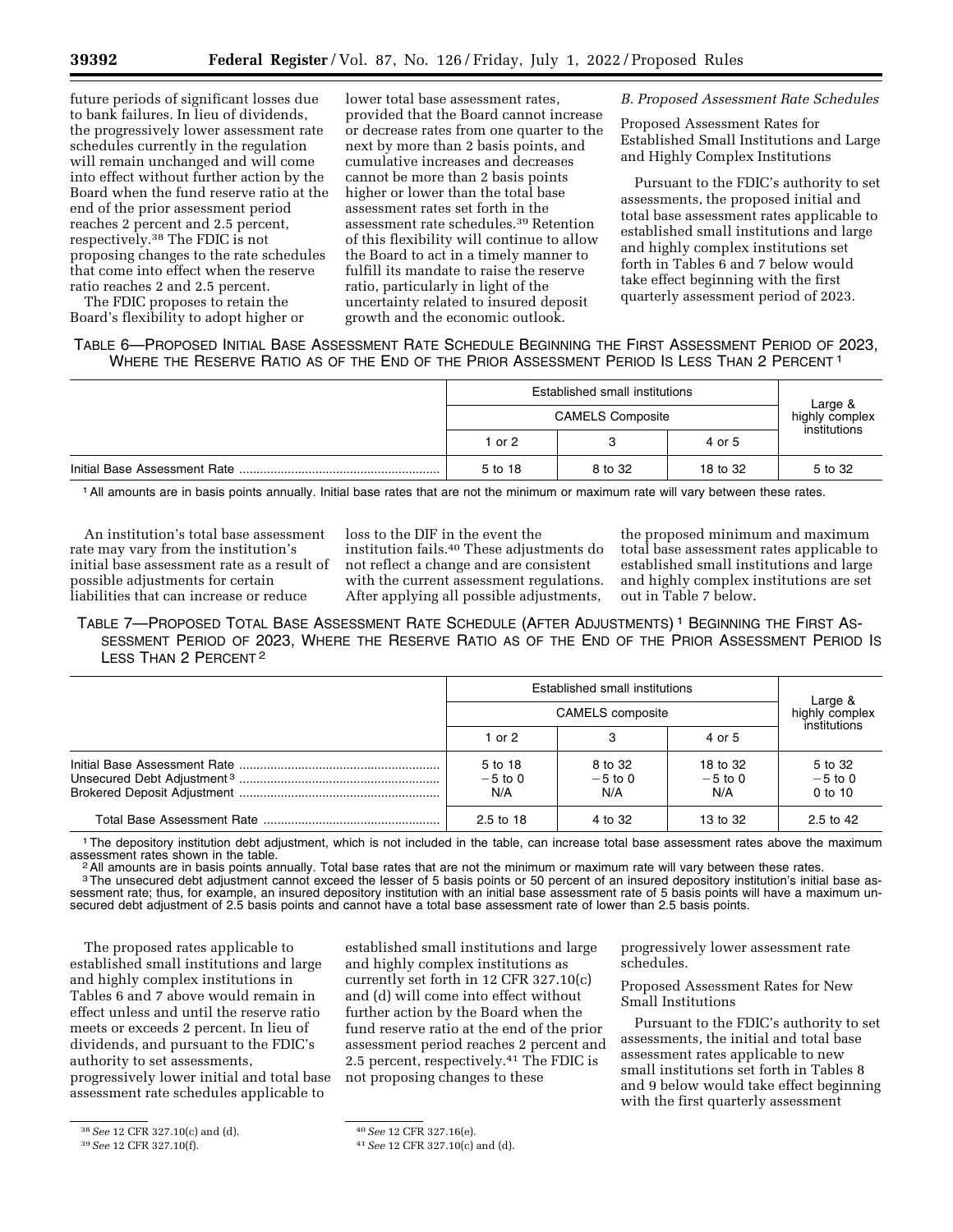period of 2023. New small institutions would remain subject to the assessment schedules in Tables 8 and 9, even when the reserve ratio reaches 2 percent or 2.5 percent, until they no longer were new

depository institutions, consistent with current assessment regulations.

## TABLE 8—PROPOSED INITIAL BASE ASSESSMENT RATE SCHEDULE BEGINNING THE FIRST ASSESSMENT PERIOD OF 2023 AND FOR ALL SUBSEQUENT ASSESSMENT PERIODS, APPLICABLE TO NEW SMALL INSTITUTIONS 1

|                         | Risk category | Risk category II | Risk category III | Risk category IV |
|-------------------------|---------------|------------------|-------------------|------------------|
| Initial Assessment Rate |               |                  | <u>_</u>          | nr               |

1All amounts for all risk categories are in basis points annually.

TABLE 9—PROPOSED TOTAL BASE ASSESSMENT RATE SCHEDULE (AFTER ADJUSTMENTS) 1 BEGINNING THE FIRST AS-SESSMENT PERIOD OF 2023 AND FOR ALL SUBSEQUENT ASSESSMENT PERIODS, APPLICABLE TO NEW SMALL INSTITU-TIONS 2

|                            | Risk category I | Risk category II | Risk category III | Risk category IV |
|----------------------------|-----------------|------------------|-------------------|------------------|
|                            | N/A             | 14<br>$0$ to 10  | 21<br>$0$ to $10$ | 32<br>$0$ to 10  |
| Total Base Assessment Rate |                 | 14 to 24         | 21 to 31          | 32 to 42         |

<sup>1</sup>The depository institution debt adjustment, which is not included in the table, can increase total base assessment rates above the maximum assessment rates shown in the table.

<sup>2</sup> All amounts for all risk categories are in basis points annually. Total base rates that are not the minimum or maximum rate will vary between these rates.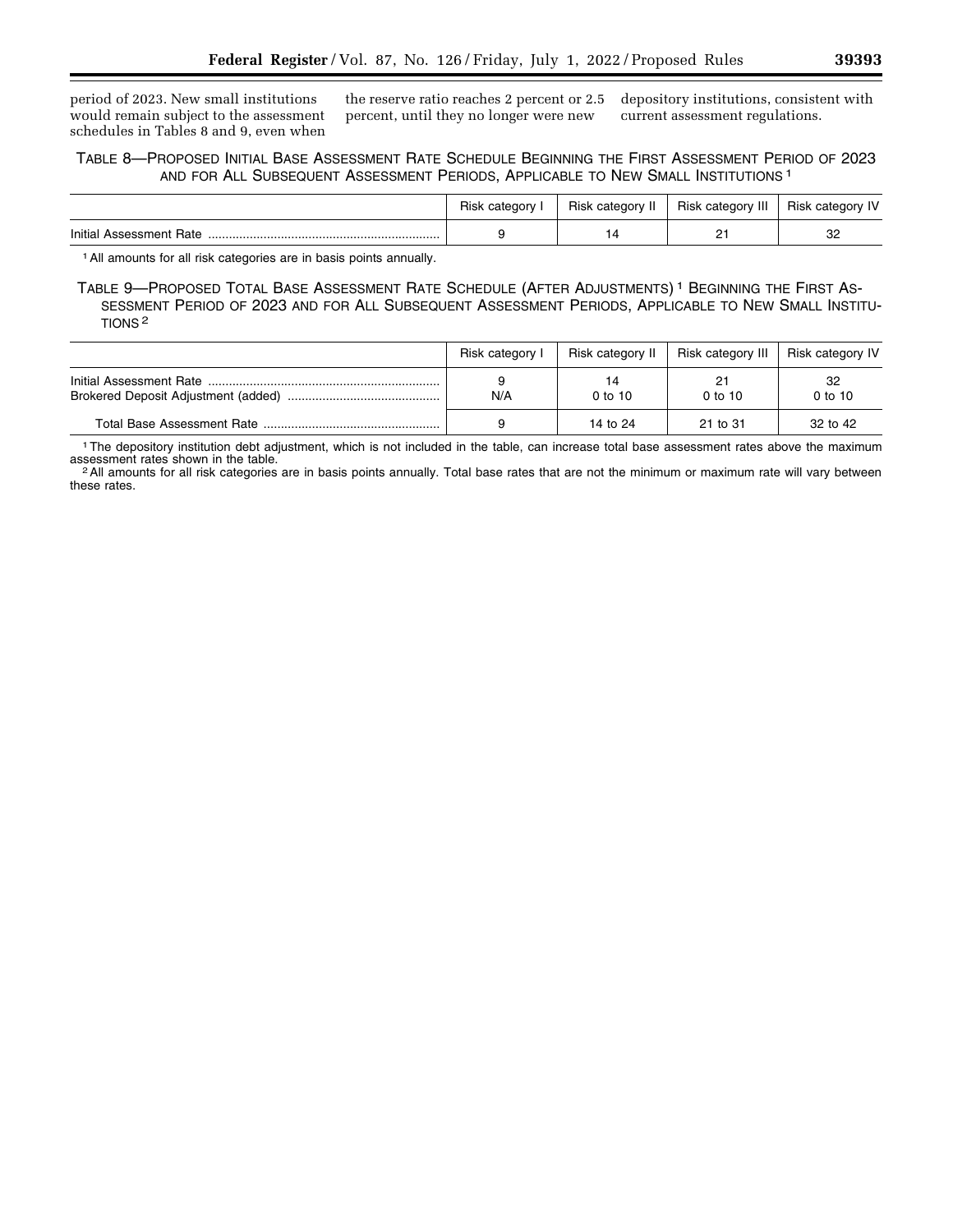Proposed Assessment Rates for Insured Branches of Foreign Banks

Pursuant to the FDIC's authority to set assessments, the initial and total base

assessment rates applicable to insured branches of foreign banks set forth in Table 10 below would take effect

beginning with the first quarterly assessment period of 2023.

TABLE 10—PROPOSED INITIAL AND TOTAL BASE ASSESSMENT RATE SCHEDULE 1 BEGINNING THE FIRST ASSESSMENT PE-RIOD OF 2023, WHERE THE RESERVE RATIO AS OF THE END OF THE PRIOR ASSESSMENT PERIOD IS LESS THAN 2 PERCENT, APPLICABLE TO INSURED BRANCHES OF FOREIGN BANKS 2

|                                   | category<br>Hisk | Risk category II | Risk category III | Risk category IV |
|-----------------------------------|------------------|------------------|-------------------|------------------|
| Initial and Total Assessment Rate | , to 9           |                  | <u>_</u>          | o٢<br>ےں         |

<sup>1</sup>The depository institution debt adjustment, which is not included in the table, can increase total base assessment rates above the maximum assessment rates shown in the table.

<sup>2</sup>All amounts for all risk categories are in basis points annually. Initial and total base rates that are not the minimum or maximum rate will vary between these rates.

The proposed rates applicable to insured branches of foreign banks in Table 10 above would remain in effect unless and until the reserve ratio meets or exceeds 2 percent. In lieu of dividends, and pursuant to the FDIC's authority to set assessments, progressively lower initial and total base assessment rate schedules applicable to insured branches of foreign banks as currently set forth in 12 CFR 327.10(e)(2)(ii) and (iii) will come into effect without further action by the Board when the fund reserve ratio at the end of the prior assessment period reaches 2 percent and 2.5 percent, respectively. The FDIC is not proposing changes to these progressively lower assessment rate schedules.

## *C. Conforming, Technical, and Other Amendments to the Assessment Regulations*

#### Conforming Amendments

The FDIC is proposing conforming amendments in §§ 327.10 and 327.16 of the FDIC's assessment regulations to effectuate the modifications described above. These conforming amendments would ensure that the proposed uniform increase in initial base deposit insurance assessment rates of 2 basis points is properly incorporated into the assessment regulation provisions governing the calculation of an IDI's quarterly deposit insurance assessment. The FDIC is proposing revisions to § 327.10 to reflect the assessment rate schedules that would be applicable before and after the effective date of this proposal (*i.e.,* January 1, 2023). The FDIC also is proposing to revise the uniform amounts for small banks and insured branches in §§ 327.16(a) and (d), respectively, to reflect the 2 basis point increase. Aside from the proposed revisions to reflect the assessment rate schedules, no additional revisions are required for the regulatory text applicable to large or highly complex

banks because the formula in § 327.16(b) used to calculate their assessment rates incorporates the minimum and maximum initial base assessment rates then in effect.

#### Technical Amendments

As a technical change, the FDIC is rescinding certain rate schedules in § 327.10 that are no longer in effect. FDIC regulations provided for changes to deposit insurance assessment rates the quarter after the reserve ratio first reached or surpassed 1.15 percent, which occurred in the third quarter of 2016.42 The FDIC is rescinding the outdated and obsolete provisions of, and revising references to, the superseded assessment rate schedules in its regulations. These changes impose no new requirements on FDIC-supervised institutions.

The FDIC also is rescinding in its entirety § 327.9—Assessment Pricing Methods, as such section is no longer applicable. The relevant section that includes the method for calculating riskbased assessments for all IDIs, particularly established small banks, is now in § 327.16, which was adopted by the Board in a final rule on April 26, 2016. That final rule became applicable the calendar quarter in which the reserve ratio of the DIF reached 1.15 percent, *i.e.*, the third quarter of 2016.<sup>43</sup> The FDIC also will make technical amendments to remove all references to § 327.9.

#### Other Amendments

The FDIC is proposing additional amendments to update and conform Appendix A to subpart A of part 327— Method to Derive Pricing Multipliers and Uniform Amount in accordance with the current assessment regulations. Specifically, the FDIC is proposing to remove sections I through V, which were superseded by the 2016 final rule revising the method to calculate riskbased assessment rates for established small IDIs.44 The FDIC is proposing to replace the current language of sections I through V of Appendix A to subpart A of part 327 with the content of a previously proposed, but inadvertently not adopted, Appendix E—Method to Derive Pricing Multipliers and Uniform Amount. Appendix E was published in the 2016 revised notice of proposed rulemaking refining the deposit insurance assessment system for established small IDIs.45 Appendix E was inadvertently not included in the final rule.

Under the 2016 final rule, initial base assessment rates for established small banks are calculated by applying statistically derived pricing multipliers to weighted CAMELS components and financial ratios; then adding the products to a uniform amount.46 The content of Appendix E describes the statistical model on which the revised and current pricing method is based and, accordingly, revises the method to derive the pricing multipliers and uniform amount used to determine the assessment rate schedules currently in effect.47

47*See* 81 FR 32191; *see also* 81 FR 6116–17. Note, subsequent to the adoption of the 2016 final rule, the FDIC made other conforming and technical amendments to the assessment regulations at 12 CFR part 327 resulting from other rulemakings. The content of Appendix E does not need to be updated to reflect such conforming and other technical amendments and will be incorporated into the current Appendix A without change. *See* 83 FR 14565 (Apr. 5, 2018), 84 FR 1346 (Feb. 4, 2019), and 85 FR 71227 (Nov. 9, 2020).

<sup>42</sup>*See* 76 FR 10672 (Feb. 25, 2011) and 81 FR 32180 (May 20, 2016). In 2016, the FDIC amended its rules to refine the deposit insurance assessment system for established small IDIs (*i.e.,* those small IDIs that have been federally insured for at least five years). The final rule preserved the lower overall range of initial base assessment rates adopted in 2011 pursuant to the long-term fund management plan.

<sup>43</sup>*See* 81 FR 32180 (May 20, 2016).

<sup>44</sup>*See* 81 FR 32180 (May 20, 2016).

<sup>45</sup>*See* 81 FR 6153–6155 (Feb. 4, 2016).

<sup>46</sup>*See* 81 FR 32181.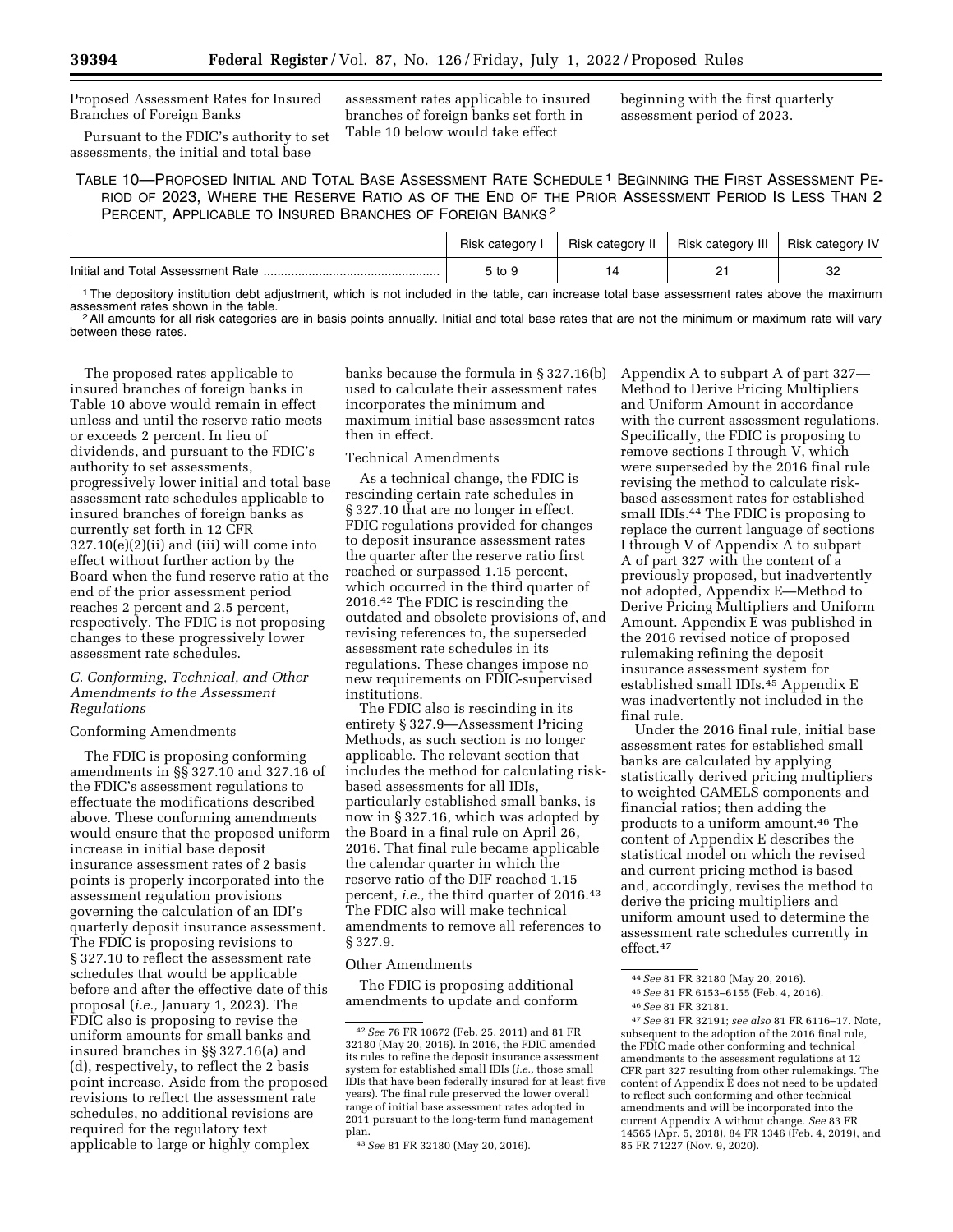The proposed revisions to Appendix A to subpart A of part 327 will result in: the removal of the superseded language currently in sections I through V; the addition of the language of Appendix E from the 2016 revised notice of proposed rulemaking reflecting the revised and current pricing method; and the retention of the current language (without change) of section VI (Description of Scorecard Measures) that applies to large and highly complex institutions.

#### *D. Analysis*

In setting assessment rates, the Board is authorized to set assessments for IDIs in such amounts as the Board may determine to be necessary or appropriate.48 In setting assessment rates, the Board is required by statute to consider the following factors:

(i) The estimated operating expenses of the DIF.

(ii) The estimated case resolution expenses and income of the DIF.

(iii) The projected effects of the payment of assessments on the capital and earnings of IDIs.

(iv) The risk factors and other factors taken into account pursuant to section 7(b)(1) of the FDI Act (12 U.S.C. 1817(b)(1)) under the risk-based assessment system, including the requirement under such section to maintain a risk-based system.49

(v) Other factors the Board has determined to be appropriate.<sup>50</sup>

The following summarizes the factors considered in proposing a uniform increase in initial base assessment rates of 2 basis points.

## Assessment Revenue Needs

Under the Restoration Plan, the FDIC is monitoring deposit balance trends, potential losses, and other factors that affect the reserve ratio. Table 11 shows the components of the reserve ratio for the third quarter of 2021 through the first quarter of 2022. Growth in insured deposits outpaced growth in the DIF,

resulting in a decline in the reserve ratio of 4 basis points to 1.23 percent as of March 31, 2022.

While assessment revenue was the primary contributor to growth in the DIF, the weighted average assessment rate for all IDIs was approximately 3.7 basis points for the assessment period ending March 31, 2022, compared to approximately 4.0 basis points when the Restoration Plan was established. In the first quarter of 2022, unrealized losses on available-for-sale securities in the DIF portfolio contributed to a relatively flat DIF balance, driven by rising yields as market participants reacted to expectations of increased inflation and tighter monetary policy. The DIF has experienced low losses from bank failures, with no banks failing in 2021 and thus far in 2022. As of March 31, 2022, the DIF balance totaled \$123.0 billion, up \$3.7 billion from one year earlier.

#### TABLE 11—FUND BALANCE, ESTIMATED INSURED DEPOSITS, AND RESERVE RATIO

[Dollar amounts in billions]

| 3Q 2021   | 4Q 2021   | 1Q 2022   |
|-----------|-----------|-----------|
| \$120.5   | \$121.9   | \$123.1   |
| \$1.7     | \$2.c     | \$1.9     |
| \$0.1     | (\$0.3)   | (\$1.5)   |
| (\$0.1    |           | \$0.1     |
| \$0.5     | \$0.5     | \$0.4     |
| \$121.9   | \$123.1   | \$123.0   |
| \$9.580.7 | \$9.733.5 | \$9.974.9 |
| $0.97\%$  | 1.59%     | 2.48%     |
| 1.27%     | 1.27%     | 1.23%     |

\* Absolute value less than \$50 million.

a Includes unrealized gains/losses on available-for-sale securities.

**b Components of fund balance changes may not sum to totals due to rounding.** 

In recognition that sustained elevated insured deposit balance trends, lower than anticipated weighted average assessment rates, and other factors have affected the ability of the reserve ratio to return to 1.35 percent before September 30, 2028, the FDIC is proposing to increase initial base deposit insurance assessment rates uniformly by 2 basis points. While subject to uncertainty, based on updated analysis of deposit balance trends, potential losses, and other factors that affect the reserve ratio, the FDIC projects that the increase in assessment rates would increase the likelihood that the reserve ratio returns to 1.35 percent before September 30, 2028.

The proposed assessment rate schedules would remain in effect unless and until the reserve ratio meets or exceeds 2 percent. The proposed increase is further intended to support growth in the DIF in progressing toward the 2 percent DRR and would bring the average assessment rate close to the moderate steady assessment rate of 5.29 basis points that would have been required to maintain a positive DIF balance from 1950 to 2010, identified as part of the long-term, comprehensive fund management plan in 2011.51 The assessment rate schedules adopted as part of the long-term, comprehensive plan came into effect once the reserve ratio reached 1.15 percent in 2016.

Since then, the industry weighted average assessment rate has been consistently and significantly below the moderate, steady assessment rate, averaging 3.8 basis points and ranging between 3.5 and 4.1 basis points through 2019.52 Over the four most recent quarters, the weighted average assessment rate ranged between 3.6 and 3.7 basis points.

The proposed increase in assessment rates would bring the average assessment rate of 3.7 basis points as of March 31, 2022, close to the moderate, steady assessment rate that would have been required to maintain a positive DIF balance from 1950 to 2010. Sustaining this additional assessment revenue

<sup>48</sup> 12 U.S.C. 1817(b)(2)(A).

<sup>49</sup>The risk factors referred to in factor (iv) include the probability that the Deposit Insurance Fund will incur a loss with respect to the institution, the likely amount of any such loss, and the revenue

needs of the Deposit Insurance Fund. *See* Section 7(b)(1)(C) of the FDI Act, 12 U.S.C. 1817(b)(1)(C). 50*See* Section 7(b)(2)(B) of the FDI Act, 12 U.S.C.

<sup>1817(</sup>b)(2)(B).

<sup>51</sup>*See* 75 FR 66273 and 76 FR 10675.

<sup>52</sup>Weighted average assessment rates do not reflect large bank surcharges, which were collected beginning December 30, 2016, and ending December 30, 2018, or small bank credits, which were applied beginning June 30, 2019, and ending June 30, 2020.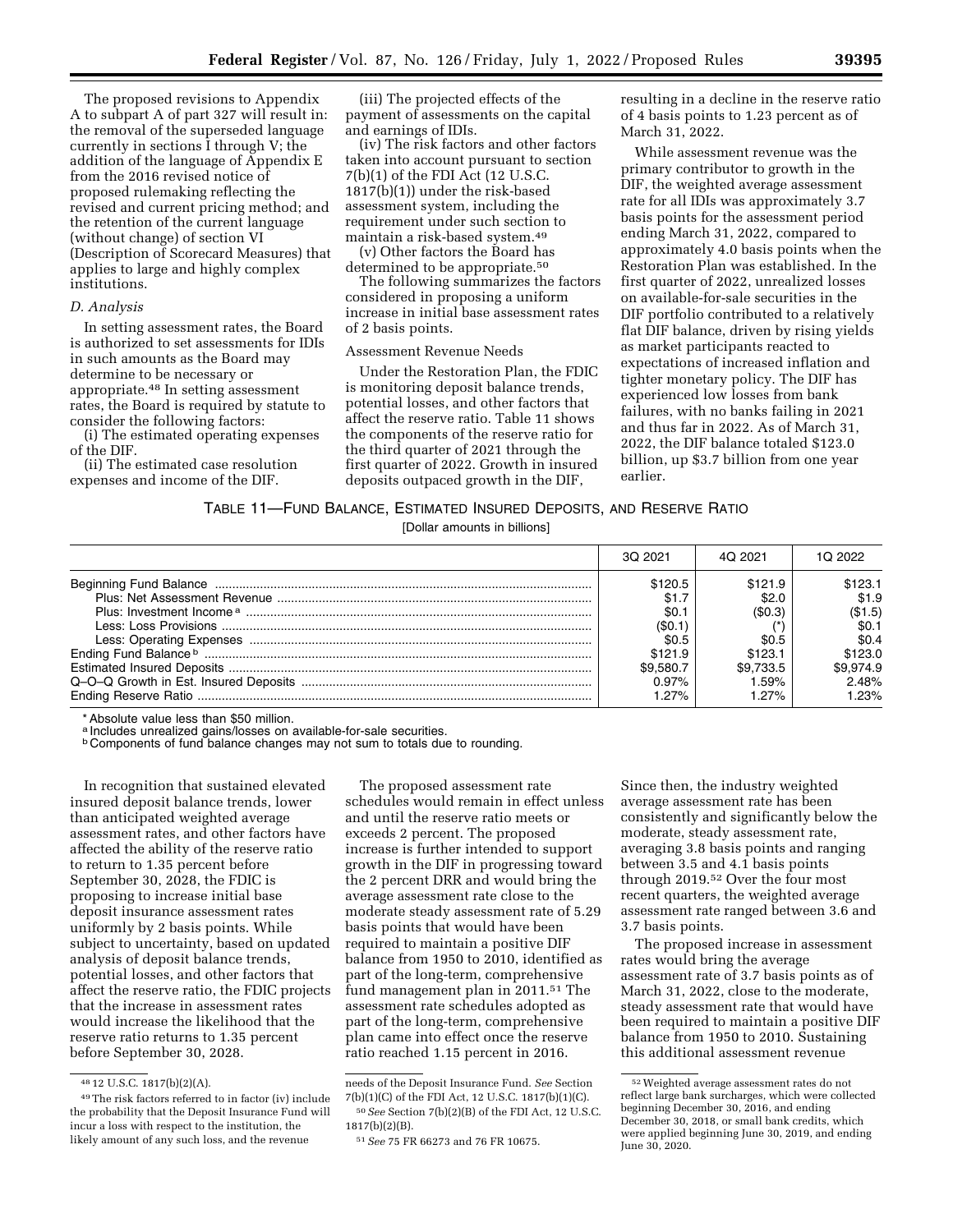would support continued growth in the DIF, thereby reducing the likelihood that the FDIC would need to consider a potentially pro-cyclical assessment rate increase and increasing the likelihood of the DIF remaining positive through potential future periods of significant losses due to bank failures. In lieu of dividends, progressively lower assessment rate schedules will come into effect without further action by the Board when the reserve ratio at the end of the prior assessment period reaches 2 percent and 2.5 percent, respectively.53

The proposed 2 basis point increase in assessment rates would increase the likelihood of reaching the statutory minimum reserve ratio by September 30, 2028, and accelerate the timeline for achieving the long-term goal of a 2 percent DRR without imposing excessive burden on the industry. The proposal would have a modest effect on banking industry income, resulting in

an estimated annual reduction averaging less than 2 percent. The banking industry remained resilient moving into the second half of 2022 despite the extraordinary challenges of the pandemic, and is well-positioned to absorb such a rate increase.

Overall, it is the FDIC's view that the recommended assessment rate increase appropriately balances several considerations, including the goal of reaching the statutory minimum reserve ratio reasonably promptly, the goal of strengthening the fund to reduce the risk of pro-cyclical assessments in the event of a future downturn or industry stress, and the projected effects on bank earnings at a time when the banking industry is better positioned to absorb an assessment rate increase.

## Deposit Balance Trends

Over the past four quarters, insured deposits exhibited annual growth that was slightly above historical averages. As shown in Chart 1, fourth and first quarters have historically exhibited the highest insured deposit growth rates throughout the year. Insured deposits grew by 1.59 percent in the fourth quarter of 2021, slightly above the prepandemic quarterly average of 1.40 percent. In the first quarter of 2022, insured deposits grew by 2.48 percent, slightly above the quarterly average of 2.32 percent. This moderation in insured deposit growth, relative to the first half of 2020 and the first quarter of 2021, was attributable in part to a decline in support from fiscal stimulus programs and increases in consumer spending. Over the last year, insured deposits have grown by 4.9 percent, which is slightly elevated compared to the pre-pandemic average of 4.5 percent.



While insured deposit growth has largely normalized, aggregate balances remain significantly elevated. In its previous semiannual update, the FDIC estimated that excess insured deposits that flowed into banks as the result of actions taken by monetary and fiscal authorities, and by individuals, businesses, and financial market participants in response to the Coronavirus Disease (COVID–19) pandemic totaled approximately \$1.13 trillion. This estimate reflects the amount of insured deposits as of September 30, 2021, in excess of the

amount that would have resulted if insured deposits had grown at the prepandemic average rate of 4.5 percent since December 31, 2019.54 Rather than receding, as previously expected, these excess insured deposits have grown by about \$200 billion through March 31, 2022.

The outlook for insured deposits remains uncertain and depends on several factors, including the outlook for consumer spending and incomes. Any unexpected economic weakness or concerns about slower than expected economic growth may cause businesses

and consumers to maintain caution in spending and keep deposit levels elevated. Continued supply chain pressures and prolonged higher inflation may cause consumer spending to rise further as consumers pay more for a similar amount of goods, or may cause consumers to delay or forgo some purchases. Similarly, unexpected financial market stress could prompt another round of investor risk aversion that could lead to an increase in insured deposits.

In contrast, tighter monetary policy and reduction of the Federal Reserve's

<sup>53</sup>*See* 12 CFR 327.10(c) and (d).

<sup>54</sup>By September 30, 2021, deposit balances would have fully reflected the more significant actions

taken by monetary and fiscal authorities in response to the COVID–19 pandemic. September 2021 was also the first month that the personal savings rate

declined to a level within the range reported during the year prior to the pandemic.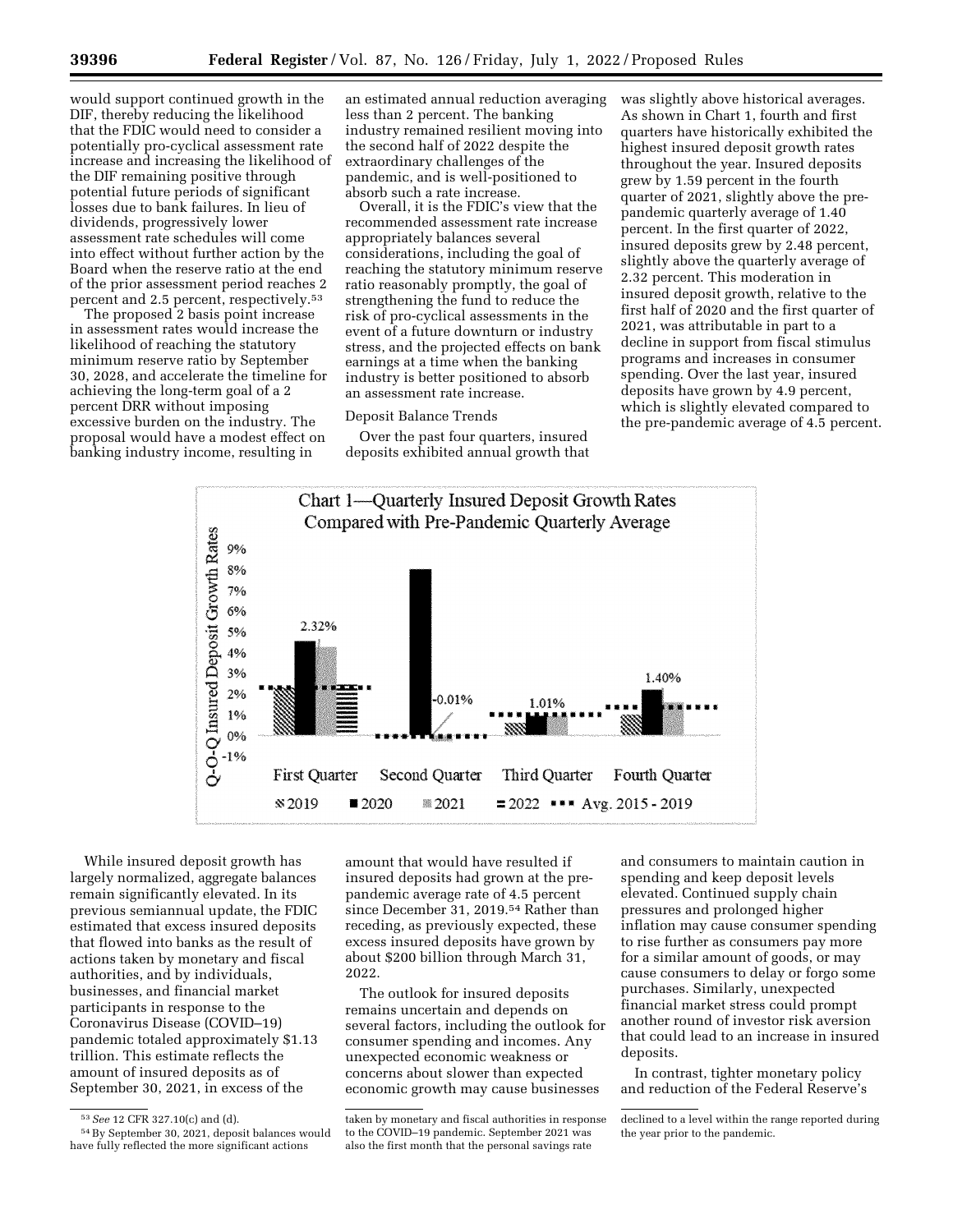balance sheet may inhibit growth of insured deposits in the banking system. Despite the recent increases in the shortterm benchmark rate set by the Federal Reserve, most IDIs have little incentive to raise interest rates on deposit accounts and spur deposit growth in the near-term, given excess liquidity. If competition for deposits remains subdued and rates paid on deposit accounts remain low, depositors may shift balances away from deposit accounts and into higher-yielding alternatives, including money-market funds.

A year has passed since the latest quarter of extraordinary growth in insured deposits prompted by the last round of fiscal stimulus, but those deposits have yet to exhibit any indication of receding. The FDIC will continue to closely monitor depositor behavior and the effects on insured deposits.

Case Resolution Expenses (Insurance Fund Losses)

Losses from past and future bank failures affect the reserve ratio by lowering the fund balance. In recent years, the DIF has experienced low losses from IDI failures. On average, four IDIs per year failed between 2016 and 2021, at an average annual cost to the fund of about \$208 million.55 No banks have failed thus far in 2022, marking 19 consecutive months without a bank failure and the seventh year in a row with few or no failures. Based on currently available information about banks expected to fail in the near term; analyses of longer-term prospects for troubled banks; and trends in CAMELS ratings, failure rates, and loss rates; the FDIC projects that failures for the fiveyear period from 2022 to 2026 would cost the fund approximately \$1.8 billion.

The total number of institutions on the FDIC's Problem Bank List was 40 at the end of the first quarter of 2022, the lowest level since publication of the FDIC's Quarterly Banking Profile began in 1984.56 The number of troubled banks is currently expected to remain at low levels.

Future losses to the DIF remain uncertain, although some sources of uncertainty have changed since the Restoration Plan was adopted in

September of 2020. The uncertainties include, among others, the variable trends in COVID–19 infections, rising inflation and interest rates, the possibility of recession, supply chain pressures, geopolitical tensions, and evolving consumer and depositor behavior, any of which could have longer-term effects on the condition and performance of the banking industry. However, the banking industry has remained a source of strength for the economy, in part, because its stronger capital position has better positioned banks to withstand losses compared to 2008.

Operating Expenses and Investment Income

Operating expenses remain steady, while low investment returns coupled with elevated unrealized losses on securities held by the DIF have limited growth in the fund balance, particularly in the first quarter of 2022.

Operating expenses partially offset increases in the DIF balance. Operating expenses have remained steady, ranging between \$450 and \$475 million per quarter since the Restoration Plan was first adopted in September 2020, totaling \$453 million as of March 31, 2022.

Growth in the fund balance has been limited by a prolonged period of low investment returns on securities held by the DIF. Recently, as a result of the rising interest rate environment and market expectations leading up to such rate increases, the DIF has also experienced elevated unrealized losses on securities. Unrealized losses on available-for-sale securities in the DIF portfolio contributed to a relatively flat DIF balance in the first quarter of 2022. Unrealized losses were primarily due to rising yields as market participants reacted to expectations of increased inflation and tighter monetary policy. Future market movements may temporarily increase unrealized losses in the near term, to the extent that market participants have not already priced in these actions. However, the FDIC expects that these unrealized losses will be outpaced by higher investment returns over the longer-term as future cash proceeds are reinvested at higher rates.

## Projections for Fund Balance and Reserve Ratio

In its consideration of proposed rates, the FDIC sought to increase the likelihood that the reserve ratio would reach the statutory minimum of 1.35 percent by the statutory deadline of September 30, 2028, and to support growth in the DIF in progressing toward

the long-term goal of a 2 percent DRR. With these objectives in mind, the FDIC updated its analysis and projections for the fund balance and reserve ratio to estimate how changes in insured deposit growth and assessment rates affect when the reserve ratio would reach the statutory minimum of 1.35 percent and the DRR of 2 percent.

Based on this analysis, the FDIC projects that, absent an increase in assessment rates, the reserve ratio is at risk of not reaching the statutory minimum of 1.35 percent by the statutory deadline of September 30, 2028. In estimating how soon the reserve ratio would reach 1.35 percent, the FDIC developed two scenarios that assume different levels of insured deposit growth and average assessment rates, both of which the FDIC views as reasonable based on current and historical data. For insured deposit growth, the FDIC assumed annual growth rates of 4.0 percent and 3.5 percent, respectively. These insured deposit growth rates represent a range of excess insured deposits resulting from the pandemic being retained. The assumption of a 4.0 percent annual growth rate reflects retention of all of the estimated \$1.13 trillion of excess deposits in insured accounts, with this amount not contributing to further growth, while the remaining balance of insured deposits continues to grow at the pre-pandemic average annual rate of 4.5 percent.

Alternatively, a 3.5 percent annual growth rate assumption reflects banks retaining about 60 percent of the estimated excess insured deposits resulting from the pandemic, with this amount not contributing to further growth, while the remaining balance of insured deposits grows at the prepandemic average annual rate of 4.5 percent.

The two scenarios also apply different assumptions for average annual assessment rates. The weighted average assessment rate for all banks during 2019, prior to the pandemic, was about 3.5 basis points and rose to 4.0 basis points, on average, during 2020. The weighted average assessment rate for all IDIs was approximately 3.7 basis points for the assessment period ending March 31, 2022. For the scenario in which all excess insured deposits are retained, the FDIC assumed a lower assessment rate of 3.5 basis points, and for the scenario in which some excess insured deposits recede, the FDIC assumed an assessment rate of 4.0 basis points.

In developing the proposal, the FDIC projected the date that the reserve ratio would likely reach the statutory minimum of 1.35 percent in each

<sup>55</sup>FDIC, Annual Report 2021, Assets and Deposits of Failed or Assisted Insured Institutions and Losses to the Deposit Insurance Fund, 1934–2021, page 190, available at *[https://www.fdic.gov/about/](https://www.fdic.gov/about/financial-reports/reports/2021annualreport/2021-arfinal.pdf) [financial-reports/reports/2021annualreport/2021](https://www.fdic.gov/about/financial-reports/reports/2021annualreport/2021-arfinal.pdf) [arfinal.pdf.](https://www.fdic.gov/about/financial-reports/reports/2021annualreport/2021-arfinal.pdf)* 

<sup>56</sup> ''Problem'' institutions are institutions with a CAMELS composite rating of ''4'' or ''5'' due to financial, operational, or managerial weaknesses that threaten their continued financial viability.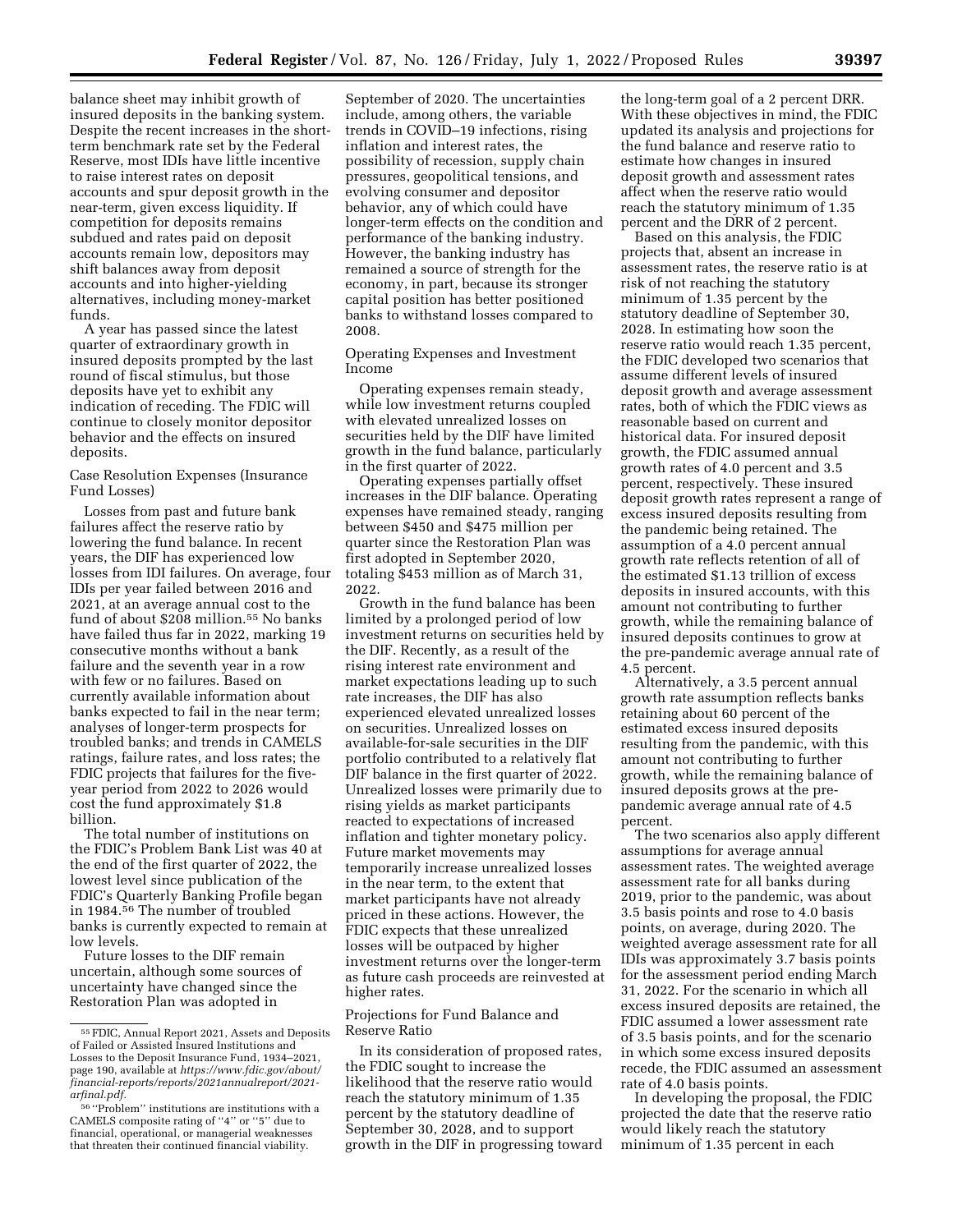scenario, shown in Table 12 below.57 Under Scenario A, which assumes annual insured deposit growth of 4.0 percent and an average annual assessment rate of 3.5 basis points, the FDIC projects that the reserve ratio

would reach 1.35 percent in the third quarter of 2034, after the statutory deadline of September 30, 2028.

TABLE 12—SCENARIO ANALYSIS: EXPECTED TIME TO REACH A 1.35 PERCENT RESERVE RATIO

|                          | Annual<br>insured deposit<br>growth rate | Average annual<br>assessment<br>rate | Date the<br>reserve<br>ratio reaches<br>1.35 percent | As of 1Q 2023, average annual as-<br>sessment rate increases by |                    |
|--------------------------|------------------------------------------|--------------------------------------|------------------------------------------------------|-----------------------------------------------------------------|--------------------|
|                          | <i><b>Sercent</b></i>                    | [basis points]                       |                                                      | <b>BPS</b>                                                      | 2 BPS              |
| Scenario A<br>Scenario B | 4.0<br>3.5                               | 3.5<br>4.0                           | 3Q 2034<br>2Q 2027                                   | 3Q 2026<br>2Q 2025                                              | 4Q 2024<br>2Q 2024 |

In Scenario B, which assumed annual insured deposit growth of 3.5 percent and an average annual assessment rate of 4.0 basis points, the FDIC projects that the reserve ratio would reach 1.35 percent in the second quarter of 2027, five years from the second quarter of 2022 and only five quarters before the statutory deadline. Even under these relatively favorable conditions, which assume lower insured deposit growth and a higher average assessment rate than experienced over the last year, the reserve ratio reaches the statutory minimum of 1.35 percent close to the statutory deadline. While the FDIC projects that the reserve ratio would reach the statutory minimum before the deadline in this Scenario, any number of uncertain factors—including unexpected losses, accelerated insured deposit growth, or lower weighted average assessment rates due to improving risk profiles of institutions could materialize between now and the second quarter of 2027, and easily prevent the reserve ratio from reaching the minimum by the statutory deadline.

Both Scenarios apply assumptions for insured deposit growth and average assessment rates that the FDIC views as reasonable based on current and historical data, and that do not widely differ from each other in magnitude. These relatively minor changes in the underlying assumptions result in considerably different outcomes, as the reserve ratio is projected to reach the statutory minimum of 1.35 percent in 2034 in Scenario A, compared to 7 years earlier in Scenario B. The disparity between outcomes under these Scenarios demonstrates the sensitivity of the projections to slight variations in any key variable.

Given these uncertainties, the FDIC projected the DIF balance and associated reserve ratio under each Scenario, applying an increase in average assessment rates beginning in the first assessment period of 2023. Under Scenario A, a 1 basis point increase in the average assessment rate is projected to result in the reserve ratio reaching the minimum in the third quarter of 2026, and a 2 basis point increase is projected to result in the reserve ratio reaching the minimum in the fourth quarter of 2024. Under Scenario B, a 1 basis point increase in the average assessment rate is projected to result in the reserve ratio reaching the minimum in the second quarter of 2025, and a 2 basis point increase is projected to result in the reserve ratio reaching the minimum in the second quarter of 2024.

While the FDIC projects that the reserve ratio would reach the minimum before the statutory deadline under Scenario B with no increase in assessment rates, or under Scenario A with a 1 basis point increase in the average assessment rate, these outcomes are still over 4 years away and carry higher risk that the FDIC would have to increase assessment rates in the face of a future downturn or industry stress.

In contrast, the proposed increase of 2 basis points would improve the likelihood that the reserve ratio will reach the minimum ahead of the statutory deadline, building in a buffer in the event of uncertainties as described above that could stall or counter growth in the reserve ratio. Under both scenarios described above, an increase in assessment rates of 2 basis points is projected to result in the reserve ratio reaching the statutory minimum reserve ratio of 1.35 percent approximately two years from now.

Reaching the minimum reserve ratio of 1.35 percent ahead of the statutory deadline would mean that the FDIC would exit its Restoration Plan. If the reserve ratio subsequently declined below the statutory minimum, the FDIC would establish a new restoration plan and would have an additional eight years to restore the reserve ratio.

The FDIC also analyzed the effects of an increase in assessment rates in supporting growth in the DIF in progressing toward the 2 percent DRR. For this analysis, the FDIC assumed a near-term annual insured deposit growth rate of 3.5 percent and a weighted average assessment rate of 4.0 basis points.58 These assumptions reflect the ranges of insured deposit growth and assessment rates used in Scenario B, described above, and result in the shortest projected timeline to reach a 2 percent reserve ratio. As illustrated in Chart 2, even under these relatively favorable conditions, absent an increase in assessment rates, the projected reserve ratio would not reach 2 percent until 2045, over twenty years from now.59 When the FDIC proposed the long-term, comprehensive fund management plan in 2010, it estimated that the reserve ratio would reach 2 percent in 2027.60

Using the same assumptions, an increase in assessment rates would significantly accelerate the timeline for achieving a 2 percent DRR. An increase in assessment rates of 1 basis point resulted in the projected reserve ratio reaching 2 percent in 2036, nine years faster. Applying a 2 basis point increase in assessment rates would accelerate the timeline by an additional four years, to 2032.

<sup>57</sup>For simplicity, the analysis shown in Table 12 assumes that: (1) the assessment base grows 4.5 percent, annually; (2) interest income on the deposit insurance fund balance is zero; (3) operating expenses grow at 1 percent per year; and (4) failures for the five-year period from 2022 to 2026 would cost approximately \$1.8 billion.

<sup>58</sup>After September 30, 2028, the deadline to restore the reserve ratio to the 1.35 percent

minimum, insured deposits are assumed to grow at the pre-pandemic annual average of 4.5 percent.

<sup>59</sup>The analysis shown in Chart 2 is based on the assumptions used in Scenario B through the projected quarter that the reserve ratio meets or exceeds 1.35 percent. Afterward, the analysis assumes: (1) net income on investments by the fund based on market-implied forward rates; (2) the assessment base grows 4.5 percent, annually; (3)

operating expenses grow at 1 percent per year; and (4) failures for the five-year period from 2022 to 2026 cost approximately \$1.8 billion, with a low level of losses each year thereafter. The uniform increase in assessment rates of 1 or 2 basis points from the current rate schedule is assumed to take effect on January 1, 2023.

<sup>60</sup>*See* 75 FR 66281.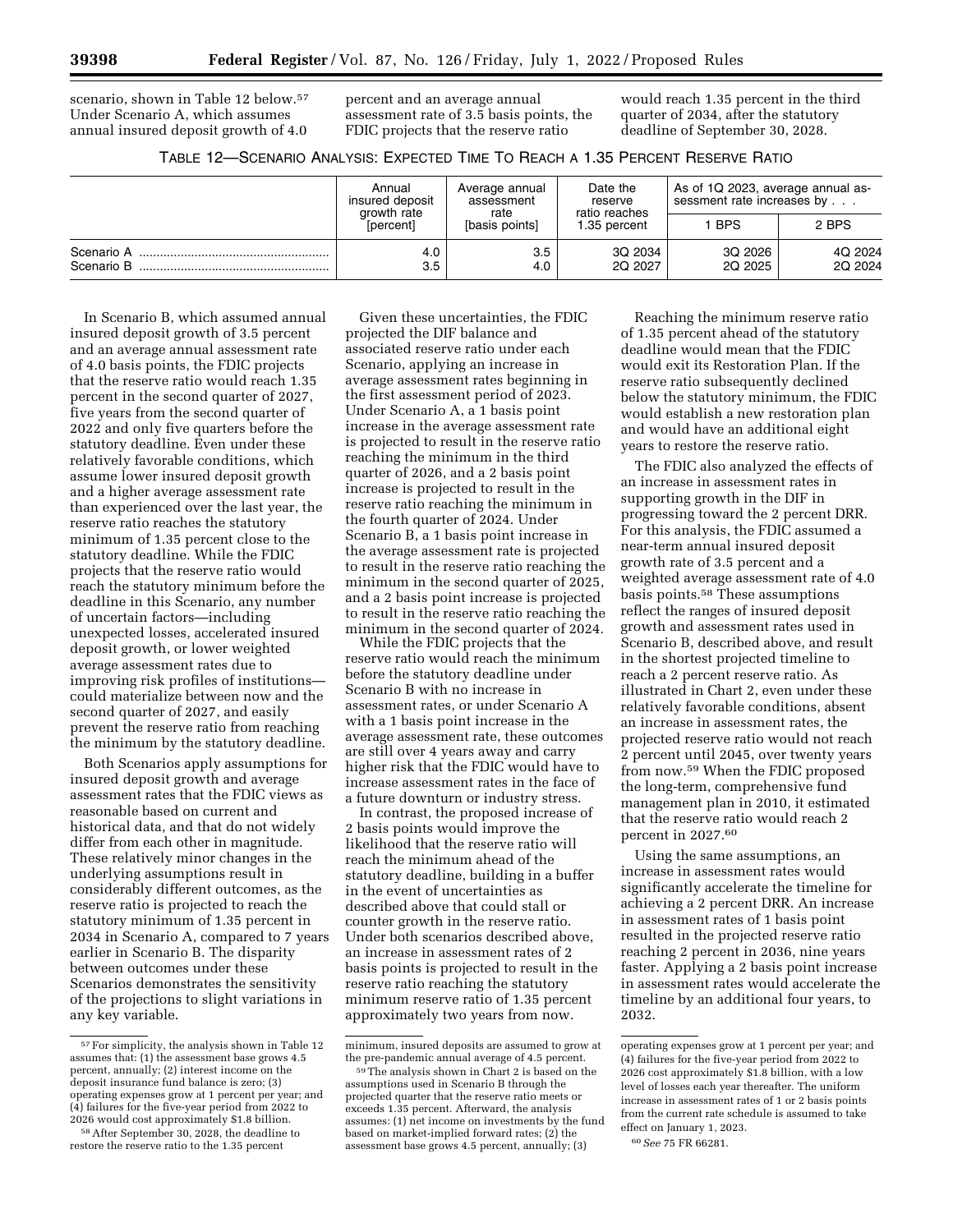

Chart 2 - Expected Time to Reach a 2 Percent Reserve Ratio

The proposed 2 basis point increase in assessment rates would bring the average assessment rate of 3.7 basis points, as of March 31, 2022, close to the moderate steady assessment rate that would have been required to maintain a positive DIF balance from 1950 to 2010, and identified as part of the long-term, comprehensive fund management plan in 2011.61 Upon achieving the 2 percent DRR, progressively lower assessment rate schedules would take effect. The proposed 2 basis point increase would accelerate the timeline for achieving the 2 percent DRR significantly, would reduce the likelihood that the FDIC would need to consider a potentially pro-cyclical assessment rate increase, and would increase the likelihood of the DIF remaining positive through potential future periods of significant losses due to bank failures, consistent with the FDIC's long-term fund management plan.

Capital and Earnings Analysis and Expected Effects

This analysis estimates the effect of the changes in deposit insurance assessments resulting from the proposed uniform increase in initial base assessment rates of 2 basis points. For this analysis, data as of March 31, 2022, are used to calculate each bank's assessment base and risk-based assessment rate, absent the proposed increase. The base and rate are assumed to remain constant throughout the oneyear projection period.62

The analysis assumes that pre-tax income for the four quarters beginning on the proposed effective date of the rate increase, January 1, 2023, is equal to income reported from April 1, 2021, through March 31, 2022, adjusted for mergers. The analysis also assumes that the effects of changes in assessments are not transferred to customers in the form of changes in borrowing rates, deposit rates, or service fees. Since deposit insurance assessments are a taxdeductible operating expense, increases in the assessment expense can lower taxable income. Therefore, the analysis considers the effective after-tax cost of assessments in calculating the effect on capital.63

The effect of the change in assessments on an institution's income is measured by the change in deposit insurance assessments as a percent of income before assessments and taxes (hereafter referred to as ''income''). This income measure is used in order to eliminate the potentially transitory effects of taxes on profitability. The FDIC analyzed the impact of assessment changes on institutions that were profitable in the period covering the 12 months before March 31, 2022.

An institution's earnings retention and dividend policies also influence the extent to which assessments affect equity levels. If an institution maintains the same dollar amount of dividends

when it pays a higher deposit insurance assessment under the final rule, equity (retained earnings) will be less by the full amount of the after-tax cost of the increase in the assessment. This analysis instead assumes that an institution will maintain its dividend rate (that is, dividends as a fraction of net income) unchanged from the weighted average rate reported over the four quarters ending March 31, 2022. In the event that the ratio of equity to assets falls below 4 percent, however, this assumption is modified such that an institution retains the amount necessary to reach a 4 percent minimum and distributes any remaining funds according to the dividend payout rate.64

The FDIC estimates that a uniform increase in initial base assessment rates of 2 basis points would contribute approximately \$4.5 billion in assessment revenue in 2023.65 Given the assumptions in the analysis, for the industry as a whole, the FDIC estimates

65Estimates and projections are based on the assumptions used in Scenario B.

<sup>61</sup>*See* 75 FR 66273 and 76 FR 10675. 62All income statement items used in this analysis were adjusted for the effect of mergers.

Institutions for which four quarters of non-zero earnings data were unavailable, including insured branches of foreign banks, were excluded from this analysis.

<sup>&</sup>lt;sup>63</sup>The analysis does not incorporate any tax effects from an operating loss carry forward or carry back.

<sup>64</sup>The analysis uses 4 percent as the threshold because IDIs generally need to maintain a leverage ratio of 4.0 percent or greater to be considered ''adequately capitalized'' under Prompt Corrective Action Standards, in addition to the following requirements: (i) total risk-based capital ratio of 8.0 percent or greater; and (ii) Tier 1 risk-based capital ratio of 6.0 percent or greater; and (iii) common equity tier 1 capital ratio of 4.5 percent or greater; and (iv) does not meet the definition of ''well capitalized.'' (iv) Beginning January 1, 2018, an advanced approaches or Category III FDICsupervised institution will be deemed to be ''adequately capitalized'' if it satisfies the above criteria and has a supplementary leverage ratio of 3.0 percent or greater, as calculated in accordance with § 324.10. *See* 12 CFR 324.403. For purposes of this analysis, equity to assets is used as the measure of capital adequacy.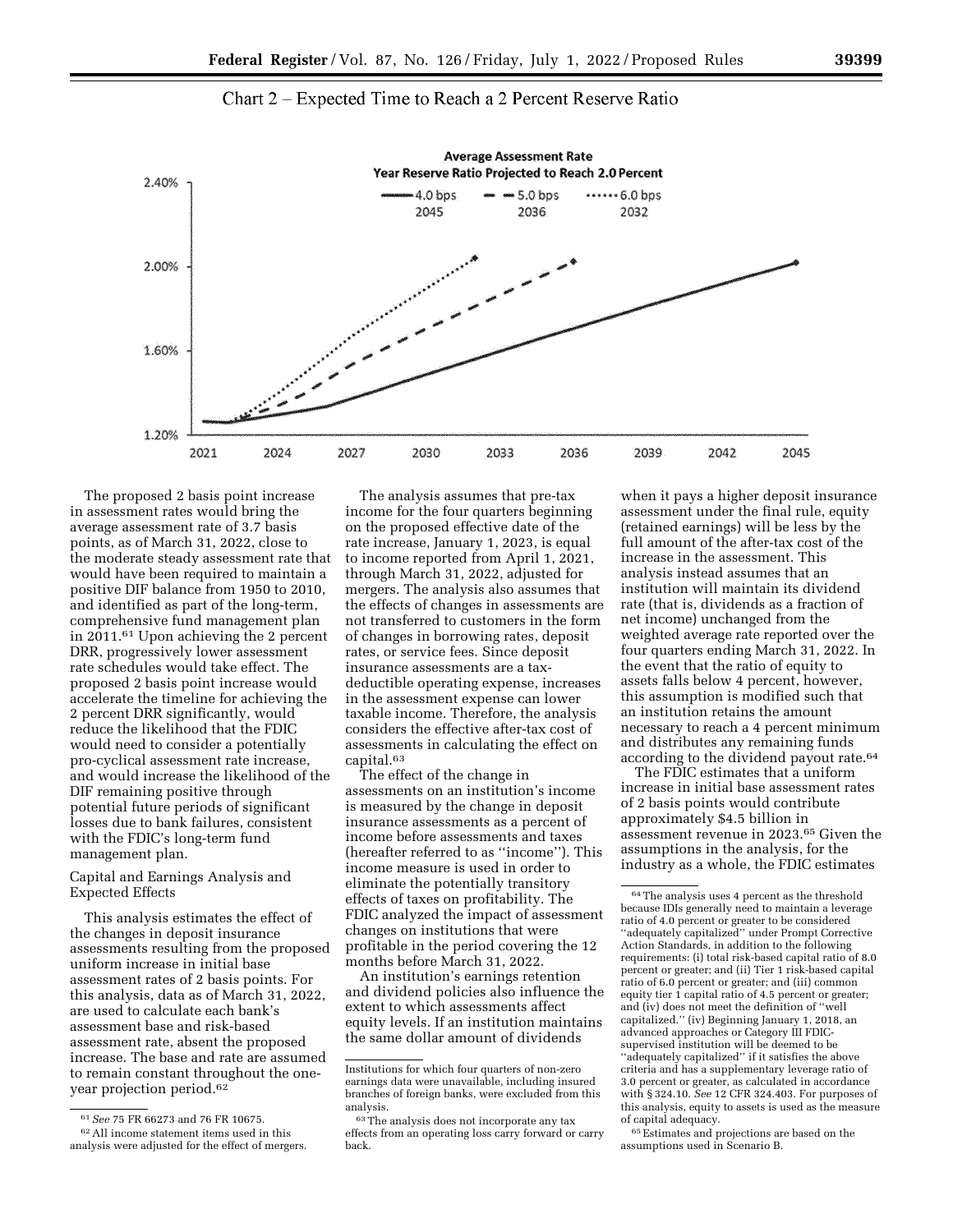0.1 percent. The proposed increase is estimated to cause no banks whose ratio of equity to assets would have equaled or exceeded 4 percent under the current assessment rate schedule to fall below that percentage (becoming undercapitalized), and no banks whose ratio of equity to assets would have exceeded 2 percent under the current rate schedule to fall below that percentage, becoming critically undercapitalized.

The banking industry reported an increase in full year 2021 income primarily due to negative provision expense in all four quarters of the year. Fourth quarter net income improved

from a year ago due to higher net interest income and negative provisions while first quarter 2022 net income declined due to higher and positive provisions. While provisions are positive and caused the decline in quarterly net income, the current level remains low compared to pre-pandemic levels. The net interest margin for the industry remained stable from the prior quarter and from the year-ago quarter, as growth in earning assets has been equal to the growth in net interest income. The average return-on-assets (ROA) decreased from a decade-high of 1.38 percent in first quarter 2021 to 1.00 percent in first quarter 2022. The banking industry remained resilient moving into the second half of 2022 despite the extraordinary challenges of

the pandemic, and is well-positioned to absorb the proposed rate increase.

Given the assumptions in the analysis, for the industry as a whole, the FDIC estimates that the annual increase in assessments would average 1.0 percent of income, which includes an average of 0.9 percent for small banks and an average of 1.0 percent for large and highly complex institutions.66

Table 13 shows that approximately 95 percent of profitable institutions are projected to have an increase in assessments of less than 5 percent of income. Another 5 percent of profitable institutions are projected to have an increase in assessments equal to or exceeding 5 percent of income.

TABLE 13—ESTIMATED ANNUAL EFFECT OF THE PROPOSED RULE ON INCOME FOR ALL PROFITABLE INSTITUTIONS 1

| Change in assessments as percent of income | Number of<br>institutions | Percent of<br>institutions | Assets of<br>institutions<br>(\$ billions) | Percent of<br>assets |
|--------------------------------------------|---------------------------|----------------------------|--------------------------------------------|----------------------|
|                                            |                           |                            |                                            |                      |
|                                            |                           |                            |                                            |                      |
|                                            | 48                        |                            |                                            |                      |
|                                            | 145                       |                            | 28                                         |                      |
|                                            | 4.400                     | 95                         | 23.724                                     | 100                  |
|                                            |                           |                            |                                            |                      |
| T∩tal                                      |                           | 100                        | 23 762                                     | 100                  |

1 Income is defined as annual income before assessments and taxes. Annual income is assumed to equal income from April 1, 2021, through March 31, 2022, adjusted for mergers. Profitable institutions are defined as those having positive merger-adjusted income for the 12 months ending March 31, 2022. Excludes 9 insured branches of foreign banks and 7 institutions reporting fewer than 4 quarters of reported earnings. Some columns do not add to total due to rounding.

Among profitable small institutions, 95 percent are projected to have an increase in assessments of less than 5 percent of income, as shown in Table 14. The remaining 5 percent of

profitable small institutions are projected to have an increase in assessments equal to or exceeding 5 percent of income. As shown in Table 15, 100 percent of profitable large and

highly complex institutions are projected to have an increase in assessments below 5 percent of income.

## TABLE 14—ESTIMATED ANNUAL EFFECT OF THE PROPOSED RULE ON INCOME FOR PROFITABLE SMALL INSTITUTIONS 1

| Change in assessments as percent of income   | Number of<br>institutions | Percent of<br>institutions | Assets of<br>institutions<br>(\$ billions) | Percent of<br>assets |
|----------------------------------------------|---------------------------|----------------------------|--------------------------------------------|----------------------|
|                                              |                           |                            |                                            |                      |
|                                              |                           |                            |                                            |                      |
|                                              | 48                        |                            |                                            |                      |
| 5% to 10% ………………………………………………………………………………………… | 145                       |                            | 28                                         |                      |
|                                              | 4.258                     | 95                         | 3.466                                      | 99                   |
|                                              |                           | <⊺                         |                                            |                      |
| Total                                        | 4.473                     | 100                        | 3.503                                      | 100                  |

1 Income is defined as annual income before assessments and taxes. Annual income is assumed to equal income from April 1, 2021, through March 31, 2022, adjusted for mergers. Profitable institutions are defined as those having positive merger-adjusted income for the 12 months ending March 31, 2022. Some columns do not add to total due to rounding.

<sup>66</sup>Earnings or income are annual income before assessments and taxes. Annual income is assumed

to equal income from April 1, 2021, through March 31, 2022.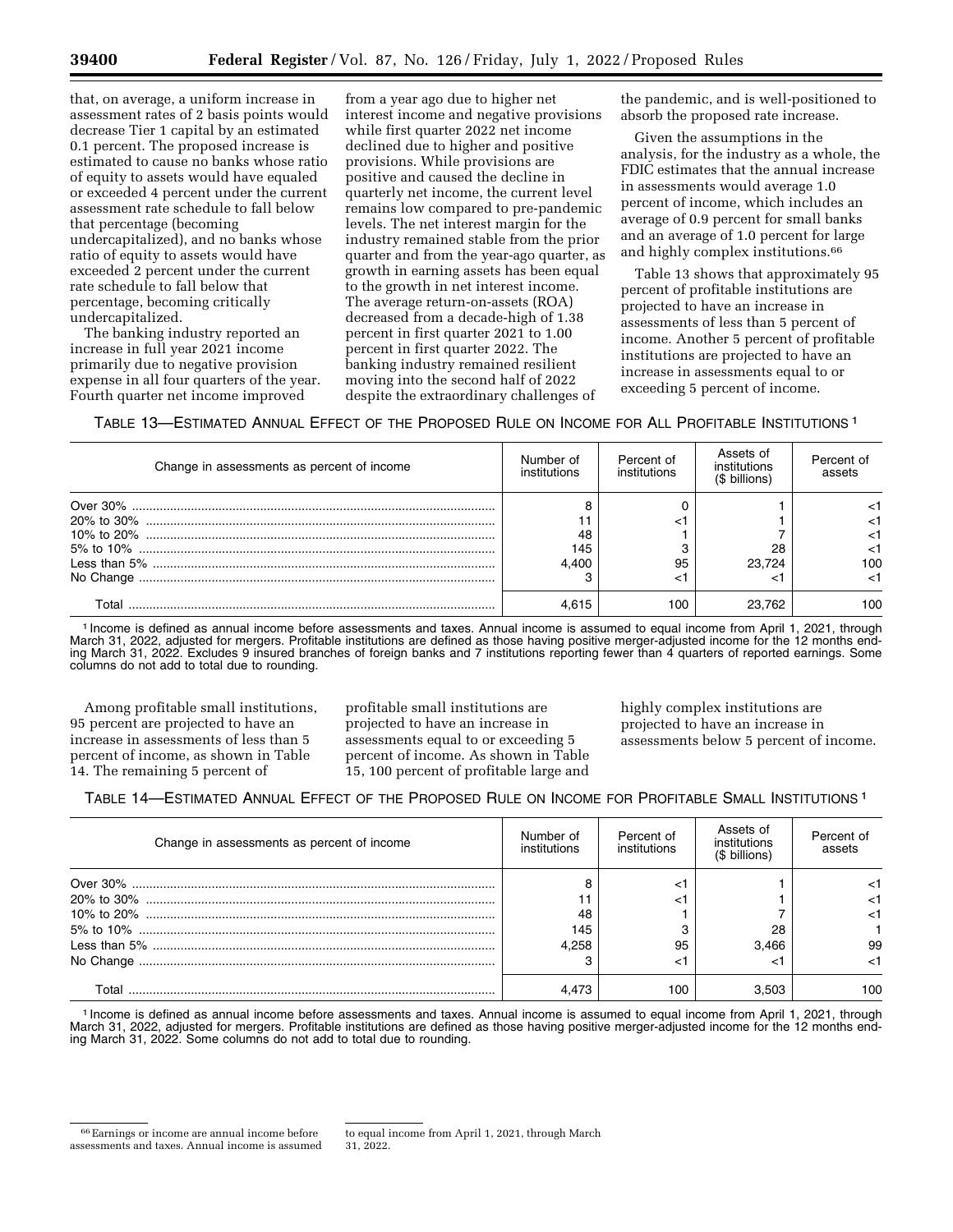TABLE 15—ESTIMATED ANNUAL EFFECT OF THE PROPOSED RULE ON INCOME FOR PROFITABLE LARGE AND HIGHLY COMPLEX INSTITUTIONS 1

| Change in assessments as percent of income | Number of<br>institutions | Percent of<br>institutions | Assets of<br>institutions<br>(\$ billions) | Percent of<br>assets |
|--------------------------------------------|---------------------------|----------------------------|--------------------------------------------|----------------------|
|                                            |                           |                            |                                            |                      |
|                                            |                           |                            |                                            |                      |
|                                            |                           |                            |                                            |                      |
|                                            |                           |                            |                                            |                      |
|                                            | 42                        | 100                        | 20.258                                     | 100                  |
|                                            |                           |                            |                                            |                      |
|                                            | 142                       | 100                        |                                            | 100                  |

1 Income is defined as annual income before assessments and taxes. Annual income is assumed to equal income from April 1, 2021, through March 31, 2022, adjusted for mergers. Profitable institutions are defined as those having positive merger-adjusted income for the 12 months ending March 31, 2022. Some columns do not add to total due to rounding.

#### Strengthening the DIF

As discussed above, the proposed rule is unlikely to have large material effects on any individual institution. However, the resulting increase in assessment revenue, combined across all institutions, would grow the DIF by over \$4 billion a year. This growth would strengthen the DIF's ability to withstand potential future periods of significant losses due to bank failures and reduce the likelihood that the FDIC would need to increase assessment rates during a future banking crisis. Accelerating the time in which the reserve ratio would reach the statutory minimum of 1.35 percent and the DRR of 2 percent would allow the banking industry to remain a source of strength for the economy during a potential future downturn and would continue to ensure public confidence in federal deposit insurance.

#### *E. Alternatives Considered*

The FDIC considered the reasonable and possible alternatives described below. On balance, the FDIC views the current proposal as the most appropriate and most straightforward manner in which to achieve the objectives of the Amended Restoration Plan and the longterm fund management plan.

## Alternative 1: Maintain Current Assessment Rate Schedule

The first alternative would be to maintain the current schedule of assessment rates. As described above, the FDIC projected that the reserve ratio would reach the statutory minimum of 1.35 percent in the third quarter of 2034, after the statutory deadline under Scenario A, which assumes annual insured deposit growth of 4.0 percent and an average annual assessment rate of 3.5 basis points. Under Scenario B, which assumes insured deposit growth of 3.5 percent and an average assessment rate of 4.0 basis points, the FDIC projected that the reserve ratio

would reach the statutory minimum of 1.35 percent in the second quarter of 2027, only five quarters before the statutory deadline of September 30, 2028.

As described above, the FDIC rejected maintaining the current schedule of assessment rates. Absent an increase in assessment rates, under Scenario A growth in the DIF would not be sufficient for the reserve ratio to reach the statutory minimum of 1.35 percent ahead of the required deadline. While the reserve ratio would reach the statutory minimum ahead of the required deadline under Scenario B, growth in the fund resulting from current assessment rates could be offset if unexpected losses materialize, insured deposit growth accelerates, or risk profiles of institutions continue to improve resulting in lower assessment rates.

Additionally, relative to the other alternatives and the current proposal, maintaining the current schedule of assessment rates would not result in any acceleration of growth in the DIF in progressing toward the FDIC's long-term goal of a 2 percent DRR. Absent an increase in assessment rates and assuming annual insured deposit growth of 3.5 percent and a weighted average assessment rate of 4.0 basis points, the FDIC projected that the reserve ratio would achieve the 2 percent DRR in 2045, thirteen years later than if the FDIC were to apply an increase in assessment rates of 2 basis points beginning in 2023.

### Alternative 2: Increase in Assessment Rates of 1 Basis Point

A second alternative would be to increase initial base assessment rates uniformly by 1 basis point. As described above, the FDIC projected that a 1 basis point increase in the average assessment rate would result in the reserve ratio reaching the minimum in the third

quarter of 2026 under Scenario A and in the second quarter of 2025 under Scenario B.

However, also as described above, the FDIC rejected this alternative in favor of a 2 basis point increase. Reaching the minimum reserve ratio in 2026, as projected under Scenario A, would be very close to the statutory deadline and could result in the FDIC having to consider higher assessment rates in the face of a future downturn or industry stress. While a 1 basis point increase under Scenario B is projected to result in the reserve ratio reaching 1.35 percent in 2025, the increase in associated assessment revenue would generate a smaller buffer to absorb unexpected losses, accelerated insured deposit growth, or lower average assessment rates that could materialize over this period.

Additionally, the FDIC projected that a 1 basis point increase in assessment rates would result in the reserve ratio achieving the 2 percent DRR in approximately 2036, about 4 years later than if the FDIC were to apply an increase in assessment rates of 2 basis points beginning in 2023.

## Alternative 3: One-Time Special Assessment of 4.5 Basis Points

A third alternative would be to impose a one-time special assessment of 4.5 basis points, applicable to the assessment base of all IDIs. Utilizing data as of March 31, 2022, and assuming an effective date of January 1, 2023, the FDIC estimated that a one-time special assessment of 4.5 basis points would contribute approximately \$9.8 billion in assessment revenue and the reserve

ratio would reach 1.35 percent the quarter following the effective date (*i.e.,*  the second assessment period of 2023).67 Accordingly, the FDIC

<sup>67</sup>Estimates and projections related to the onetime special assessment assume that: (1) insured Continued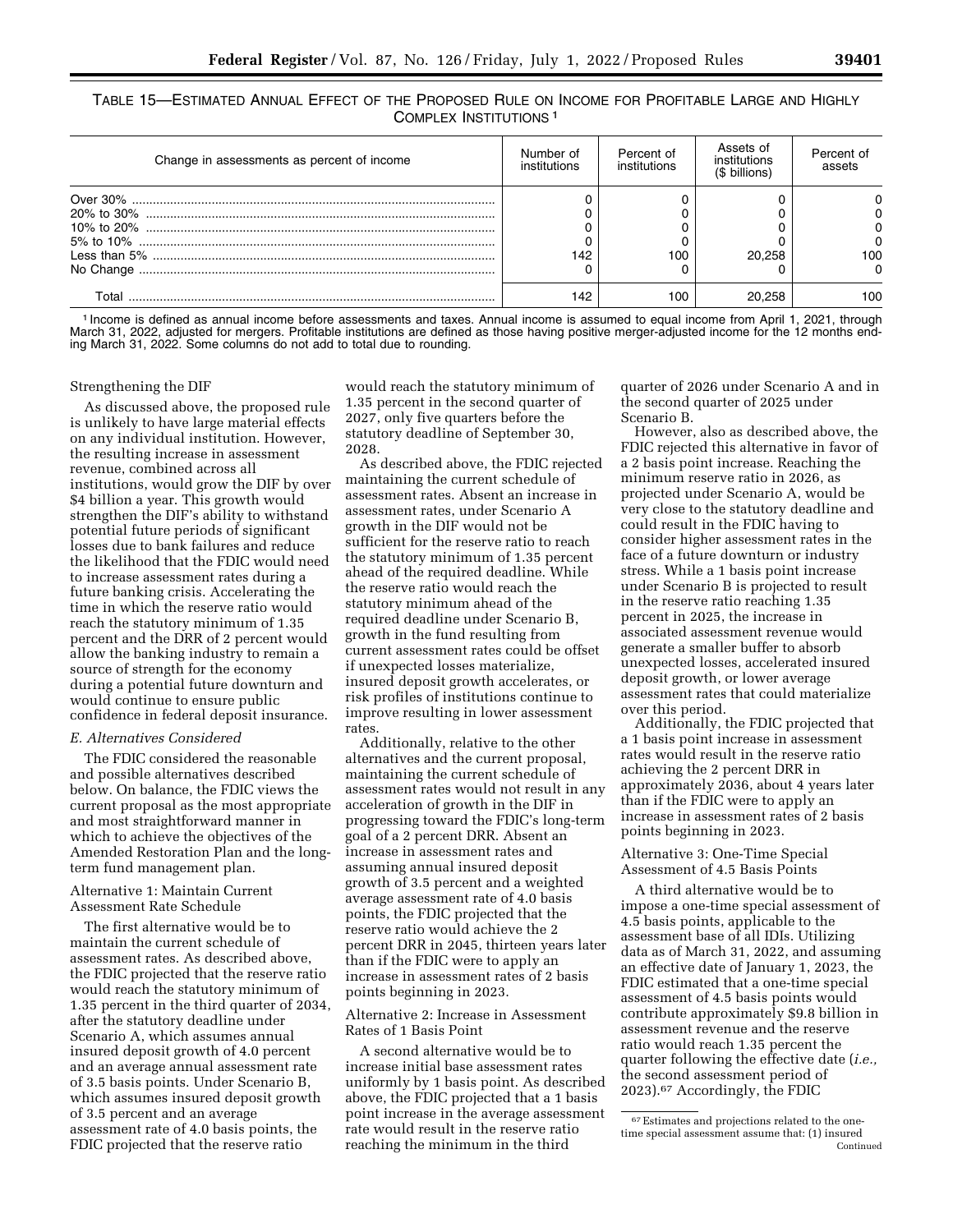estimates that, on average, a one-time special assessment of 4.5 basis points would decrease Tier 1 capital by an estimated 0.4 percent and reduce the annual earnings of IDIs by approximately 2.3 percent, in aggregate.<sup>68</sup>

While a one-time special assessment of 4.5 basis points is projected to increase the DIF reserve ratio to 1.35 percent the most quickly and precisely, and would significantly mitigate the potential that the FDIC would need to consider a potentially pro-cyclical increase in assessment rates, it is estimated to result in a quarterly assessment expense that is more than 8 times greater than the proposal. Additionally, while the reserve ratio is projected to be restored to 1.35 percent immediately under this alternative, the risk would remain that it could fall back below the statutory minimum shortly thereafter if a sufficient cushion is not built in. This would result in the establishment of a new restoration plan. Further, a one-time special assessment would not meaningfully accelerate the timeline for achieving the 2 percent DRR.

The FDIC requests comments on the proposal and the alternative approaches considered. On balance, in the FDIC's view, the proposed increase in assessment rates appropriately balances several considerations, including the goal of reaching the statutory minimum reserve ratio reasonably promptly, accelerating the timeline for achieving a 2 percent DRR, strengthening the fund to reduce the risk that the FDIC would need to consider a potentially procyclical assessment increase in the event of a future downturn or industry stress, and the projected effects on bank earnings at a time when the banking industry is better positioned to absorb an assessment rate increase.

## *F. Comment Period, Effective Date, and Application Date*

The FDIC is issuing this proposal with an opportunity for public comment through August 20, 2022. Following the comment period, the FDIC expects to issue a final rule with an effective date of January 1, 2023, and applicable to the first quarterly assessment period of 2023 (*i.e.,* January 1–March 31, 2023).

#### **IV. Request for Comment**

The FDIC is requesting comment on all aspects of the notice of proposed rulemaking, in addition to the specific requests below.

*Question 1: The FDIC invites comment on its proposal to increase deposit insurance assessment rates uniformly by 2 basis points, beginning with the first quarterly assessment period of 2023. How does the approach in the proposed rule support or not support the objectives of the Amended Restoration Plan and the FDIC's longterm fund management plan?* 

*Question 2: The FDIC invites comment on the reasonable and possible alternatives described in this proposed rule. What are other reasonable and possible alternatives that the FDIC should consider?* 

#### **V. Administrative Law Matters**

#### *A. Regulatory Flexibility Act*

The Regulatory Flexibility Act (RFA) generally requires an agency, in connection with a proposed rule, to prepare and make available for public comment an initial regulatory flexibility analysis that describes the impact of a proposed rule on small entities.69 However, an initial regulatory flexibility analysis is not required if the agency certifies that the proposed rule will not have a significant economic impact on a substantial number of small entities. The Small Business Administration (SBA) has defined ''small entities'' to include banking organizations with total assets of less than or equal to \$750 million.70 Certain types of rules, such as rules of particular applicability relating to rates, corporate or financial structures, or practices relating to such rates or structures, are expressly excluded from the definition of ''rule'' for purposes of the RFA.71 Because the proposed rule relates directly to the rates imposed on IDIs for deposit insurance, the proposed rule is not

subject to the RFA. Nonetheless, the FDIC is voluntarily presenting information in this RFA section.

The proposed rule is expected to affect all FDIC-insured depository institutions. According to recent Call Report data, there are currently 4,848 IDIs holding approximately \$24 trillion in assets.72 Of these, approximately 3,478 IDIs would be considered small entities for the purposes of RFA.73 These small entities hold approximately \$905 billion in assets.

The proposed rule would increase initial base assessment rates for these small entities by 2 basis points. In aggregate, the total annual amount paid in assessments by small entities would increase by approximately \$160 million, from \$320 million to \$480 million.74

At the individual bank level, few institutions would be significantly affected by the proposed rule. Fewer than 330 small entities would experience annual assessment increases greater than \$100,000, and none would experience annual assessment increases greater than \$150,000. When compared to the banks' expenses, the annual assessment increases are significant for only a handful of small entities: only five small entities would experience annual assessment increases greater than 2.5 percent of their noninterest expenses, and only three would experience annual assessment increases greater than 5 percent of what they paid in employee salaries and benefits.75

The FDIC invites comments on all aspects of the supporting information provided in this RFA section. In particular, would this proposed rule have any significant effects on small entities that the FDIC has not identified?

#### *B. Paperwork Reduction Act*

The Paperwork Reduction Act of 1995 (PRA) states that no agency may conduct or sponsor, nor is the respondent required to respond to, an information collection unless it displays a currently valid Office of Management and Budget (OMB) control number.76 The FDIC's OMB control numbers for its assessment regulations are 3064–0057, 3064–0151, and 3064–0179. The proposed rule does not revise any of these existing assessment information

75 *Id.* For purposes of the RFA, the FDIC generally considers a significant effect to be a quantified effect in excess of 5 percent of total annual salaries and benefits per institution, or 2.5 percent of total noninterest expenses.

deposit growth is 4 percent annually; (2) the average assessment rate before any rate increase is 3.5 basis points; (3) losses to the DIF from bank failures total \$1.8 billion from 2022 to 2026; (4) the assessment base grows 4.5 percent, annually; (5) interest income on the deposit insurance fund balance is zero; and (6) operating expenses grow at 1 percent per year.

<sup>68</sup>Earnings or income are annual income before assessments, taxes, and extraordinary items. Annual income is assumed to equal income from April 1, 2021 through March 31, 2022.

<sup>69</sup> 5 U.S.C. 601 *et seq.* 

<sup>70</sup>The SBA defines a small banking organization as having \$750 million or less in assets, where an organization's assets are determined by averaging the assets reported on its four quarterly financial statements for the preceding year. *See* 13 CFR 121.201 (as amended by 87 FR 18627, effective May 2, 2022). In its determination, the SBA counts the receipts, employees, or other measure of size of the concern whose size is at issue and all of its domestic and foreign affiliates. *See* 13 CFR 121.103. Following these regulations, the FDIC uses a banking organization's affiliated and acquired assets, averaged over the preceding four quarters, to determine whether the banking organization is 'small'' for the purposes of RFA. 71 5 U.S.C. 601.

<sup>72</sup>Based on Call Report data as of December 31, 2021, the most recent period for which small entities can be identified.

<sup>73</sup> *Id.* 

<sup>74</sup> *Id.* 

<sup>76</sup> 4 U.S.C. 3501–3521.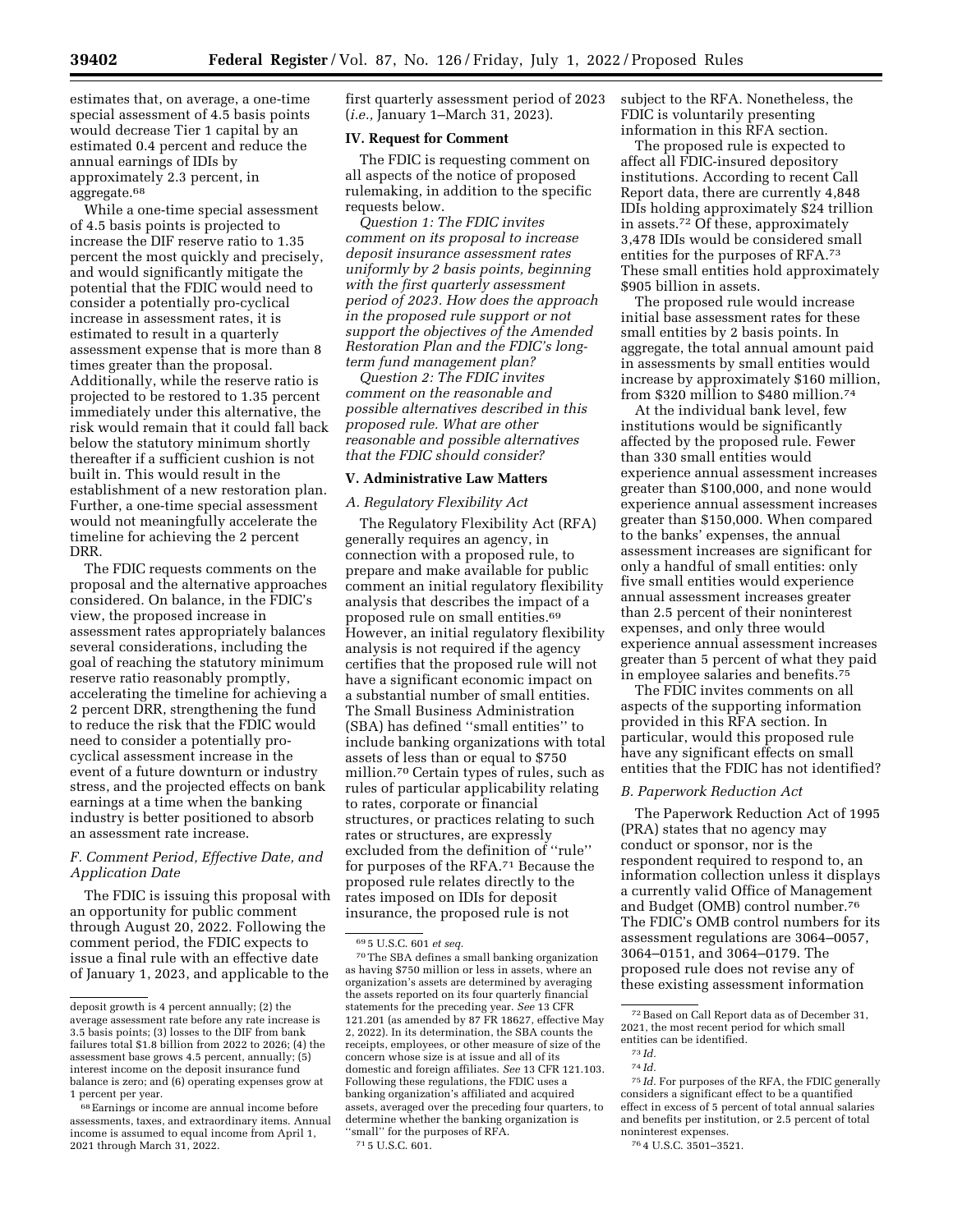collections pursuant to the PRA and consequently, no submissions in connection with these OMB control numbers will be made to the OMB for review.

#### *C. Riegle Community Development and Regulatory Improvement Act*

Section 302 of the Riegle Community Development and Regulatory Improvement Act of 1994 (RCDRIA) requires that the Federal banking agencies, including the FDIC, in determining the effective date and administrative compliance requirements of new regulations that impose additional reporting, disclosure, or other requirements on IDIs, consider, consistent with principles of safety and soundness and the public interest, any administrative burdens that such regulations would place on depository institutions, including small depository institutions, and customers of depository institutions, as well as the benefits of such regulations.<sup>77</sup> Subject to certain exceptions, new regulations and amendments to regulations prescribed by a Federal banking agency which impose additional reporting, disclosures, or other new requirements on insured depository institutions shall take effect on the first day of a calendar quarter which begins on or after the date on which the regulations are published in final form.78

The proposed rule would not impose additional reporting, disclosure, or other new requirements on insured depository institutions, including small depository institutions, or on the customers of depository institutions. Accordingly, section 302 of RCDRIA does not apply. Nevertheless, the requirements of RCDRIA have been considered in setting the proposed effective date. The FDIC invites comments that will further inform its consideration of RCDRIA.

## *D. Plain Language*

Section 722 of the Gramm-Leach-Bliley Act 79 requires the Federal banking agencies to use plain language in all proposed and final rulemakings published in the **Federal Register** after January 1, 2000. The FDIC invites your comments on how to make this proposed rule easier to understand. For example:

• Has the FDIC organized the material to suit your needs? If not, how could the material be better organized?

• Are the requirements in the proposed regulation clearly stated? If not, how could the regulation be stated more clearly?

• Does the proposed regulation contain language or jargon that is unclear? If so, which language requires clarification?

• Would a different format (grouping and order of sections, use of headings, paragraphing) make the regulation easier to understand?

#### **VI. Revisions to Code of Federal Regulations**

## **List of Subjects in 12 CFR Part 327**

Bank deposit insurance, Banks, banking, Savings associations.

For the reasons stated in the preamble, the Federal Deposit Insurance Corporation proposes to amend 12 CFR part 327 as follows:

## **PART 327—ASSESSMENTS**

■ 1. The authority for 12 CFR part 327 continues to read as follows:

**Authority:** 12 U.S.C. 1813, 1815, 1817–19, 1821.

■ 2. Amend § 327.4 by revising paragraphs (a) and (c) to read as follows:

## **§ 327.4 Assessment rates.**

(a) *Assessment risk assignment.* For the purpose of determining the annual assessment rate for insured depository institutions under § 327.16, each insured depository institution will be provided an assessment risk assignment. Notice of an institution's current assessment risk assignment will be provided to the institution with each quarterly certified statement invoice. Adjusted assessment risk assignments for prior periods may also be provided by the Corporation. Notice of the procedures applicable to reviews will be included with the notice of assessment risk assignment provided pursuant to this paragraph (a).

\* \* \* \* \* (c) *Requests for review.* An institution that believes any assessment risk assignment provided by the Corporation pursuant to paragraph (a) of this section is incorrect and seeks to change it must submit a written request for review of that risk assignment. An institution cannot request review through this process of the CAMELS ratings assigned by its primary federal regulator or challenge the appropriateness of any such rating; each federal regulator has established procedures for that purpose. An institution may also request review of a determination by the FDIC to assess the institution as a large, highly complex, or a small institution  $(\S 327.16(f)(3))$  or a determination by the FDIC that the institution is a new

institution  $(\S 327.16(g)(5))$ . Any request for review must be submitted within 90 days from the date the assessment risk assignment being challenged pursuant to paragraph (a) of this section appears on the institution's quarterly certified statement invoice. The request shall be submitted to the Corporation's Director of the Division of Insurance and Research in Washington, DC, and shall include documentation sufficient to support the change sought by the institution. If additional information is requested by the Corporation, such information shall be provided by the institution within 21 days of the date of the request for additional information. Any institution submitting a timely request for review will receive written notice from the Corporation regarding the outcome of its request. Upon completion of a review, the Director of the Division of Insurance and Research (or designee) or the Director of the Division of Supervision and Consumer Protection (or designee) or any successor divisions, as appropriate, shall promptly notify the institution in writing of his or her determination of whether a change is warranted. If the institution requesting review disagrees with that determination, it may appeal to the FDIC's Assessment Appeals Committee. Notice of the procedures applicable to appeals will be included with the written determination.

\* \* \* \* \* ■ 3. Amend § 327.8 by revising paragraphs  $(e)(2)$ ,  $(f)$ ,  $(k)(1)$ , and  $(l)$ through (p) to read as follows:

#### **§ 327.8 Definitions.**

\* \* \* \* \*

(e) \* \* \*

(2) Except as provided in paragraph  $(e)(3)$  of this section and  $\S 327.17(e)$ , if, after December 31, 2006, an institution classified as large under paragraph (f) of this section (other than an institution classified as large for purposes of § 327.16(f)) reports assets of less than \$10 billion in its quarterly reports of condition for four consecutive quarters, excluding assets as described in § 327.17(e), the FDIC will reclassify the institution as small beginning the following quarter.

\* \* \* \* \*

(f) *Large institution.* An institution classified as large for purposes of § 327.16(f) or an insured depository institution with assets of \$10 billion or more, excluding assets as described in § 327.17(e), as of December 31, 2006 (other than an insured branch of a foreign bank or a highly complex institution) shall be classified as a large institution. If, after December 31, 2006,

<sup>77</sup> 12 U.S.C. 4802(a).

<sup>78</sup> 12 U.S.C. 4802(b).

<sup>79</sup>Public Law 106–102, section 722, 113 Stat. 1338, 1471 (1999), 12 U.S.C. 4809.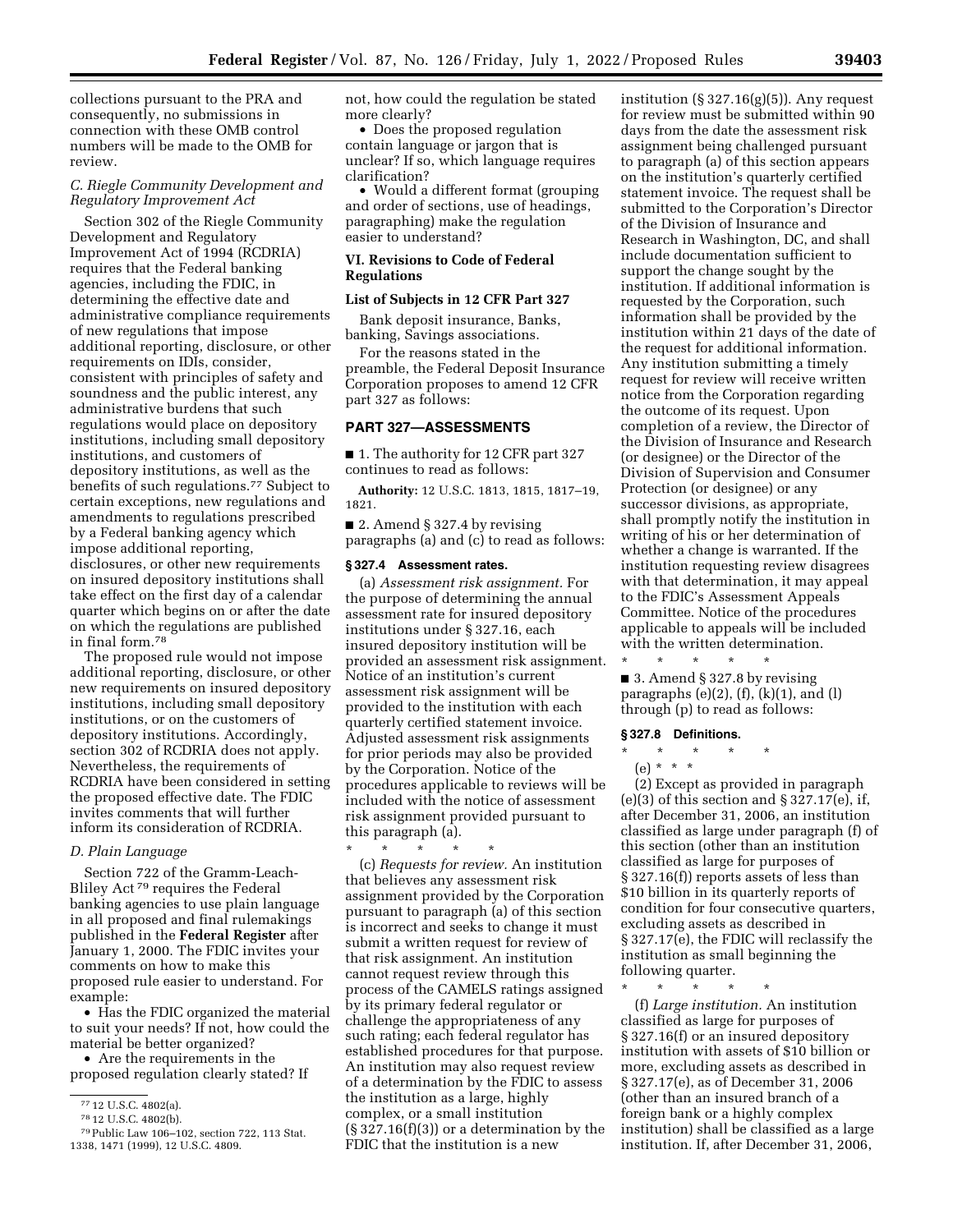an institution classified as small under paragraph (e) of this section reports assets of \$10 billion or more in its quarterly reports of condition for four consecutive quarters, excluding assets as described in § 327.17(e), the FDIC will reclassify the institution as large beginning the following quarter.

- \* \* \* \* \*
	- (k) \* \* \*

(1) *Merger or consolidation involving new and established institution(s).*  Subject to paragraphs (k)(2) through (5) of this section and  $\S 327.16(g)(3)$  and  $(4)$ , when an established institution merges into or consolidates with a new institution, the resulting institution is a new institution unless:

\* \* \* \* \*

(l) *Risk assignment.* Under § 327.16, for all new small institutions and insured branches of foreign banks, risk assignment includes assignment to Risk Category I, II, III, or IV, and for insured branches of foreign banks within Risk Category I, assignment to an assessment rate or rates. For all established small institutions, and all large institutions and all highly complex institutions, risk assignment includes assignment to an assessment rate.

(m) *Unsecured debt.* For purposes of the unsecured debt adjustment as set forth in § 327.16(e)(1) and the depository institution debt adjustment as set forth in § 327.16(e)(2), unsecured debt shall include senior unsecured liabilities and subordinated debt.

(n) *Senior unsecured liability.* For purposes of the unsecured debt adjustment as set forth in § 327.16(e)(1) and the depository institution debt adjustment as set forth in § 327.16(e)(2), senior unsecured liabilities shall be the unsecured portion of other borrowed money as defined in the quarterly report of condition for the reporting period as defined in paragraph (b) of this section.

(o) *Subordinated debt.* For purposes of the unsecured debt adjustment as set forth in § 327.16(e)(1) and the depository institution debt adjustment as set forth in § 327.16(e)(2), subordinated debt shall be as defined in the quarterly report of condition for the reporting period; however, subordinated debt shall also include limited-life preferred stock as defined in the quarterly report of condition for the reporting period.

(p) *Long-term unsecured debt.* For purposes of the unsecured debt adjustment as set forth in § 327.16(e)(1) and the depository institution debt adjustment as set forth in § 327.16(e)(2), long-term unsecured debt shall be unsecured debt with at least one year remaining until maturity; however, any such debt where the holder of the debt has a redemption option that is exercisable within one year of the reporting date shall not be deemed longterm unsecured debt.

#### **§ 327.9 [Removed and Reserved]**

\* \* \* \* \*

■ 4. Remove and reserve § 327.9.

- 5. Amend § 327.10 as follows:
- a. Remove paragraph (a);
- b. Redesignate paragraph (b) as paragraph (a) and revise it;
- c. Add new paragraph (b);
- d. Remove paragraph (e)(1)(i);

■ e. Redesignate paragraph (e)(1)(ii) as paragraph (e)(1)(i) and revise it;

- f. Add new paragraph (e)(1)(ii);
- $\blacksquare$  g. Revise paragraph  $(e)(1)(iii)$ ;
- $\blacksquare$  h. Add paragraph (e)(1)(iv);
- i. Revise paragraph (e)(2)(i);

■ j. Redesignate paragraphs (e)(2)(ii) and (iii) as  $(e)(\overline{2})$ (iii) and (iv), respectively; and

 $\blacksquare$  k. Add new paragraph (e)(2)(ii). The revisions and additions read as follows:

#### **§ 327.10 Assessment rate schedules.**

(a) Assessment rate schedules for established small institutions and large and highly complex institutions applicable in the first assessment period after June 30, 2016, where the reserve ratio of the DIF as of the end of the prior assessment period has reached or exceeded 1.15 percent, and in all subsequent assessment periods through the assessment period ending December 31, 2022, where the reserve ratio of the DIF as of the end of the prior assessment period is less than 2 percent.

(1) *Initial base assessment rate schedule for established small institutions and large and highly complex institutions.* In the first assessment period after June 30, 2016, where the reserve ratio of the DIF as of the end of the prior assessment period has reached or exceeded 1.15 percent, and for all subsequent assessment periods through the assessment period ending December 31, 2022, where the reserve ratio as of the end of the prior assessment period is less than 2 percent, the initial base assessment rate for established small institutions and large and highly complex institutions, except as provided in paragraph (f) of this section, shall be the rate prescribed in the schedule in the following table:

TABLE 1 TO PARAGRAPH (a)(1) INTRODUCTORY TEXT—INITIAL BASE ASSESSMENT RATE SCHEDULE BEGINNING THE FIRST ASSESSMENT PERIOD AFTER JUNE 30, 2016, WHERE THE RESERVE RATIO AS OF THE END OF THE PRIOR ASSESS-MENT PERIOD HAS REACHED 1.15 PERCENT, AND FOR ALL SUBSEQUENT ASSESSMENT PERIODS THROUGH THE AS-SESSMENT PERIOD ENDING DECEMBER 31 2022, WHERE THE RESERVE RATIO AS OF THE END OF THE PRIOR AS-SESSMENT PERIOD IS LESS THAN 2 PERCENT<sup>1</sup>

|  | Established small institutions<br><b>CAMELS</b> composite |         |          | Large &<br>highly complex |
|--|-----------------------------------------------------------|---------|----------|---------------------------|
|  |                                                           |         |          |                           |
|  | 1 or 2                                                    |         | 4 or 5   | institutions              |
|  | 3 to 16                                                   | 6 to 30 | 16 to 30 | 3 to 30                   |

1All amounts are in basis points annually. Initial base rates that are not the minimum or maximum rate will vary between these rates.

(i) *CAMELS composite 1- and 2-rated established small institutions initial base assessment rate schedule.* The annual initial base assessment rates for all established small institutions with a CAMELS composite rating of 1 or 2 shall range from 3 to 16 basis points.

(ii) *CAMELS composite 3-rated established small institutions initial*  *base assessment rate schedule.* The annual initial base assessment rates for all established small institutions with a CAMELS composite rating of 3 shall range from 6 to 30 basis points.

(iii) *CAMELS composite 4- and 5 rated established small institutions initial base assessment rate schedule.*  The annual initial base assessment rates for all established small institutions with a CAMELS composite rating of 4 or 5 shall range from 16 to 30 basis points.

(iv) *Large and highly complex institutions initial base assessment rate schedule.* The annual initial base assessment rates for all large and highly complex institutions shall range from 3 to 30 basis points.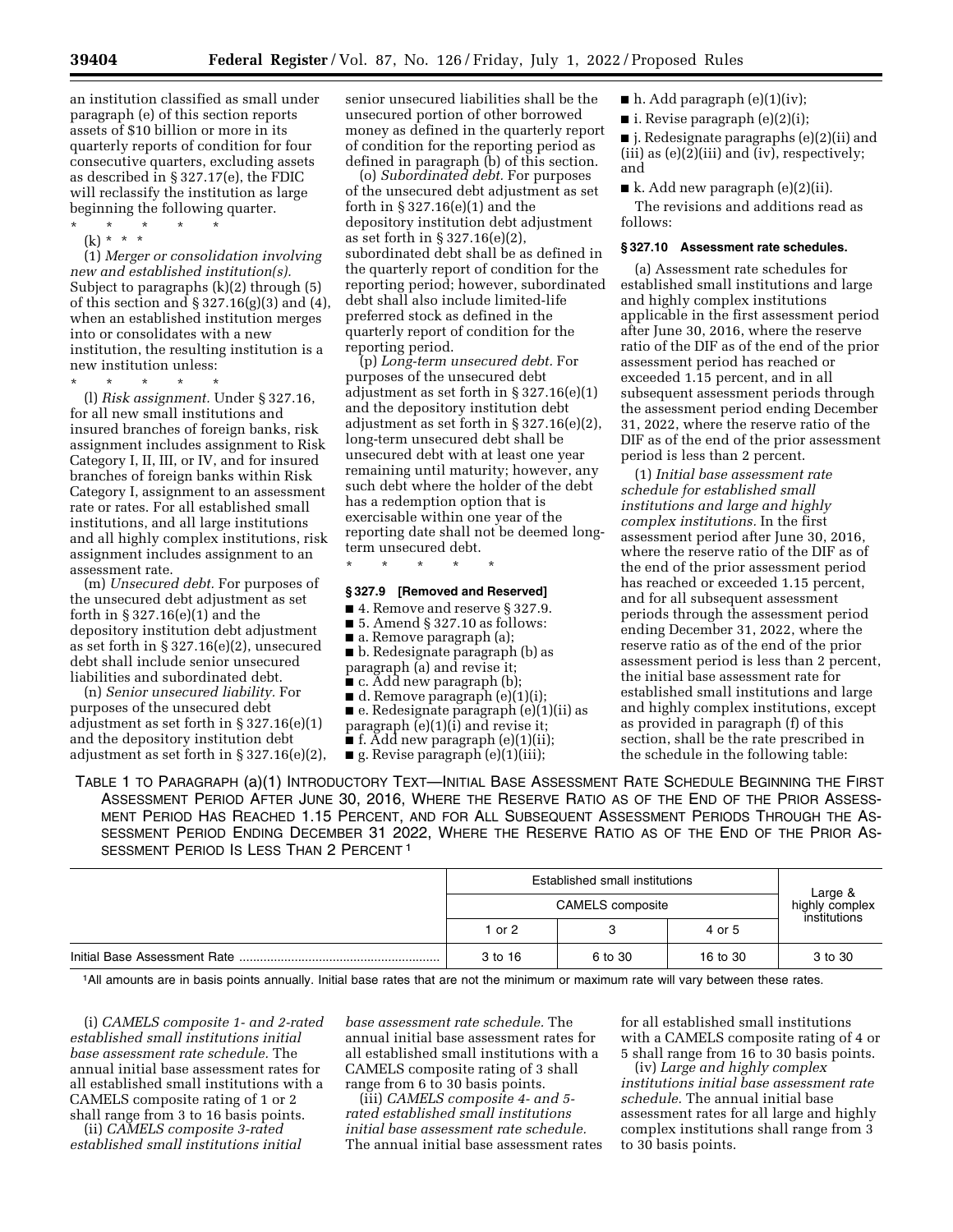(2) *Total base assessment rate schedule after adjustments.* In the first assessment period after June 30, 2016, that the reserve ratio of the DIF as of the end of the prior assessment period has reached or exceeded 1.15 percent, and

for all subsequent assessment periods through the assessment period ending December 31, 2022, where the reserve ratio for the prior assessment period is less than 2 percent, the total base assessment rates after adjustments for

established small institutions and large and highly complex institutions, except as provided in paragraph (f) of this section, shall be as prescribed in the schedule in the following table:

## TABLE 2 TO PARAGRAPH (a)(2) INTRODUCTORY TEXT—TOTAL BASE ASSESSMENT RATE SCHEDULE (AFTER ADJUST-MENTS)1 BEGINNING THE FIRST ASSESSMENT PERIOD, WHERE THE RESERVE RATIO AS OF THE END OF THE PRIOR ASSESSMENT PERIOD HAS REACHED 1.15 PERCENT, AND FOR ALL SUBSEQUENT ASSESSMENT PERIODS THROUGH THE ASSESSMENT PERIOD ENDING DECEMBER 31, 2022, WHERE THE RESERVE RATIO AS OF THE END OF THE PRIOR ASSESSMENT PERIOD IS LESS THAN 2 PERCENT<sup>2</sup>

|                             | Established small institutions |                              |                                   |
|-----------------------------|--------------------------------|------------------------------|-----------------------------------|
| <b>CAMELS</b> composite     |                                |                              | ⊣ Large &<br>highly complex       |
| 1 or $2$                    |                                | 4 or 5                       | institutions                      |
| 3 to 16<br>$-5$ to 0<br>N/A | 6 to 30<br>$-5$ to 0<br>N/A    | 16 to 30<br>$-5$ to 0<br>N/A | 3 to 30<br>$-5$ to 0<br>$0$ to 10 |
| 1.5 to $16$                 | 3 to 30                        | 11 to 30                     | 1.5 to $40$                       |

<sup>1</sup> The depository institution debt adjustment, which is not included in the table, can increase total base assessment rates above the maximum assessment rates shown in the table.

<sup>2</sup> All amounts are in basis points annually. Total base rates that are not the minimum or maximum rate will vary between these rates.

(i) *CAMELS composite 1- and 2-rated established small institutions total base assessment rate schedule.* The annual total base assessment rates for all established small institutions with a CAMELS composite rating of 1 or 2 shall range from 1.5 to 16 basis points.

(ii) *CAMELS composite 3-rated established small institutions total base assessment rate schedule.* The annual total base assessment rates for all established small institutions with a CAMELS composite rating of 3 shall range from 3 to 30 basis points.

(iii) *CAMELS composite 4- and 5 rated established small institutions total* 

*base assessment rate schedule.* The annual total base assessment rates for all established small institutions with a CAMELS composite rating of 4 or 5 shall range from 11 to 30 basis points.

(iv) *Large and highly complex institutions total base assessment rate schedule.* The annual total base assessment rates for all large and highly complex institutions shall range from 1.5 to 40 basis points.

(b) Assessment rate schedules for established small institutions and large and highly complex institutions beginning the first assessment period of 2023, where the reserve ratio of the DIF

as of the end of the prior assessment period is less than 2 percent

(1) *Initial base assessment rate schedule for established small institutions and large and highly complex institutions.* Beginning the first assessment period of 2023, where the reserve ratio of the DIF as of the end of the prior assessment period is less than 2 percent, the initial base assessment rate for established small institutions and large and highly complex institutions, except as provided in paragraph (f) of this section, shall be the rate prescribed in the schedule in the following table:

TABLE 3 TO PARAGRAPH (b)(1) INTRODUCTORY TEXT—INITIAL BASE ASSESSMENT RATE SCHEDULE BEGINNING THE FIRST ASSESSMENT PERIOD OF 2023, WHERE THE RESERVE RATIO AS OF THE END OF THE PRIOR ASSESSMENT PERIOD IS LESS THAN 2 PERCENT<sup>1</sup>

|  | Established small institutions<br><b>CAMELS</b> composite |         |          | Large &<br>highly complex |
|--|-----------------------------------------------------------|---------|----------|---------------------------|
|  |                                                           |         |          |                           |
|  | 1 or 2                                                    |         | 4 or 5   | institutions              |
|  | 5 to 18                                                   | 8 to 32 | 18 to 32 | 5 to 32                   |

1All amounts are in basis points annually. Initial base rates that are not the minimum or maximum rate will vary between these rates.

(i) *CAMELS composite 1- and 2-rated established small institutions initial base assessment rate schedule.* The annual initial base assessment rates for all established small institutions with a CAMELS composite rating of 1 or 2 shall range from 5 to 18 basis points.

(ii) *CAMELS composite 3-rated established small institutions initial base assessment rate schedule.* The

annual initial base assessment rates for all established small institutions with a CAMELS composite rating of 3 shall range from 8 to 32 basis points.

(iii) *CAMELS composite 4- and 5 rated established small institutions initial base assessment rate schedule.*  The annual initial base assessment rates for all established small institutions

with a CAMELS composite rating of 4 or 5 shall range from 18 to 32 basis points.

(iv) *Large and highly complex institutions initial base assessment rate schedule.* The annual initial base assessment rates for all large and highly complex institutions shall range from 5 to 32 basis points.

(2) *Total base assessment rate schedule after adjustments.* Beginning the first assessment period of 2023,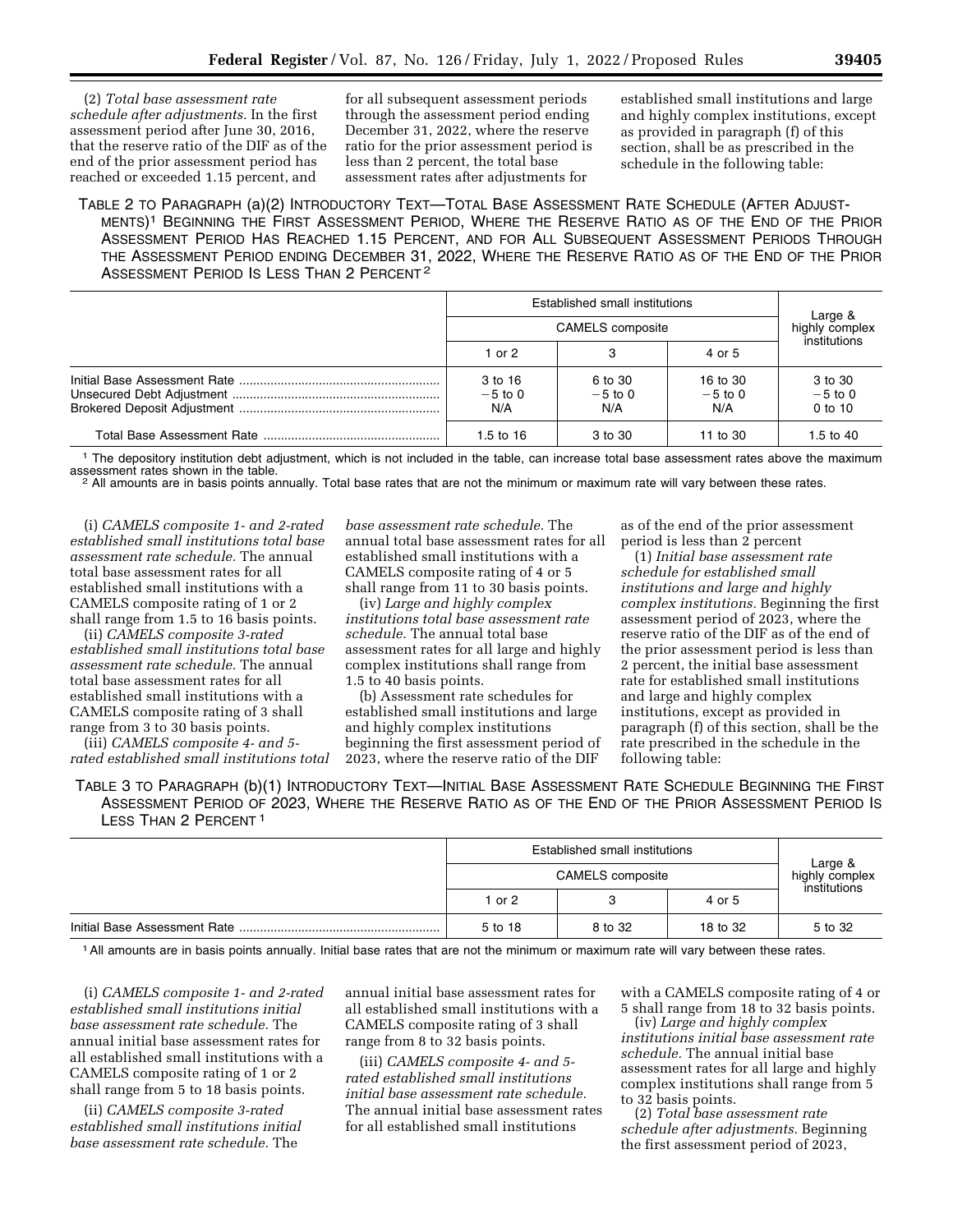where the reserve ratio of the DIF as of the end of the prior assessment period is less than 2 percent, the total base

assessment rates after adjustments for established small institutions and large and highly complex institutions, except

as provided in paragraph (f) of this section, shall be as prescribed in the schedule in the following table:

## TABLE 4 TO PARAGRAPH (b)(2) INTRODUCTORY TEXT—TOTAL BASE ASSESSMENT RATE SCHEDULE (AFTER ADJUST-MENTS)1 BEGINNING THE FIRST ASSESSMENT PERIOD OF 2023, WHERE THE RESERVE RATIO AS OF THE END OF THE PRIOR ASSESSMENT PERIOD IS LESS THAN 2 PERCENT 2

|  | Established small institutions<br><b>CAMELS</b> composite |                             |                              | Large &<br>highly complex         |
|--|-----------------------------------------------------------|-----------------------------|------------------------------|-----------------------------------|
|  |                                                           |                             |                              |                                   |
|  | 1 or $2$                                                  | 3                           | 4 or 5                       | institutions                      |
|  | 5 to 18<br>$-5$ to 0<br>N/A                               | 8 to 32<br>$-5$ to 0<br>N/A | 18 to 32<br>$-5$ to 0<br>N/A | 5 to 32<br>$-5$ to 0<br>$0$ to 10 |
|  | $2.5 \text{ to } 18$                                      | 4 to 32                     | 13 to 32                     | 2.5 to 42                         |

<sup>1</sup>The depository institution debt adjustment, which is not included in the table, can increase total base assessment rates above the maximum assessment rates shown in the table.

<sup>2</sup> All amounts are in basis points annually. Total base rates that are not the minimum or maximum rate will vary between these rates.

(i) *CAMELS composite 1- and 2-rated established small institutions total base assessment rate schedule.* The annual total base assessment rates for all established small institutions with a CAMELS composite rating of 1 or 2 shall range from 2.5 to 18 basis points.

(ii) *CAMELS composite 3-rated established small institutions total base assessment rate schedule.* The annual total base assessment rates for all established small institutions with a CAMELS composite rating of 3 shall range from 4 to 32 basis points.

(iii) *CAMELS composite 4- and 5 rated established small institutions total base assessment rate schedule.* The annual total base assessment rates for all established small institutions with a CAMELS composite rating of 4 or 5 shall range from 13 to 32 basis points.

(iv) *Large and highly complex institutions total base assessment rate schedule.* The annual total base assessment rates for all large and highly complex institutions shall range from 2.5 to 42 basis points.

- \* \* \* \* \*
	- (e) \* \* \*
	- $(1) * * * *$

(i) *Assessment rate schedules for new large and highly complex institutions once the DIF reserve ratio first reaches 1.15 percent on or after June 30, 2016 and through the assessment period ending December 31, 2022.* In the first assessment period after June 30, 2016, where the reserve ratio of the DIF as of the end of the prior assessment period has reached or exceeded 1.15 percent, and for all subsequent assessment periods through the assessment period ending December 31, 2022, new large and new highly complex institutions shall be subject to the initial and total base assessment rate schedules provided for in paragraph (a) of this section.

(ii) *Assessment rate schedules for new large and highly complex institutions beginning the first assessment period of 2023 and for all subsequent periods.*  Beginning in the first assessment period of 2023 and for all subsequent

assessment periods, new large and new highly complex institutions shall be subject to the initial and total base assessment rate schedules provided for in paragraph (b) of this section.

(iii) *Assessment rate schedules for new small institutions beginning the first assessment period after June 30, 2016, where the reserve ratio of the DIF as of the end of the prior assessment period has reached or exceeded 1.15 percent, and for all subsequent assessment periods through the assessment period ending December 31, 2022*—(A) *Initial base assessment rate schedule for new small institutions.* In the first assessment period after June 30, 2016, where the reserve ratio of the DIF as of the end of the prior assessment period has reached or exceeded 1.15 percent, and for all subsequent assessment periods through the assessment period ending December 31, 2022, the initial base assessment rate for a new small institution shall be the rate prescribed in the schedule in the following table:

TABLE 9 TO PARAGRAPH (e)(1)(iii)(A) INTRODUCTORY TEXT—INITIAL BASE ASSESSMENT RATE SCHEDULE BEGINNING THE FIRST ASSESSMENT PERIOD, WHERE THE RESERVE RATIO AS OF THE END OF THE PRIOR ASSESSMENT PERIOD HAS REACHED 1.15 PERCENT, AND FOR ALL SUBSEQUENT ASSESSMENT PERIODS THROUGH THE ASSESSMENT PERIOD ENDING DECEMBER 31, 2022 1

|                 | <b>Risk</b> | Risk<br>category | Risk category III | Risk category IV |
|-----------------|-------------|------------------|-------------------|------------------|
| Initial<br>Rate |             | .                |                   | 30               |

1All amounts for all risk categories are in basis points annually.

(*1*) *Risk category I initial base assessment rate schedule.* The annual initial base assessment rates for all new small institutions in Risk Category I shall be 7 basis points.

(*2*) *Risk category II, III, and IV initial base assessment rate schedule.* The annual initial base assessment rates for all new small institutions in Risk Categories II, III, and IV shall be 12, 19, and 30 basis points, respectively.

(B) *Total base assessment rate schedule for new small institutions.* In the first assessment period after June 30, 2016, that the reserve ratio of the DIF as of the end of the prior assessment period has reached or exceeded 1.15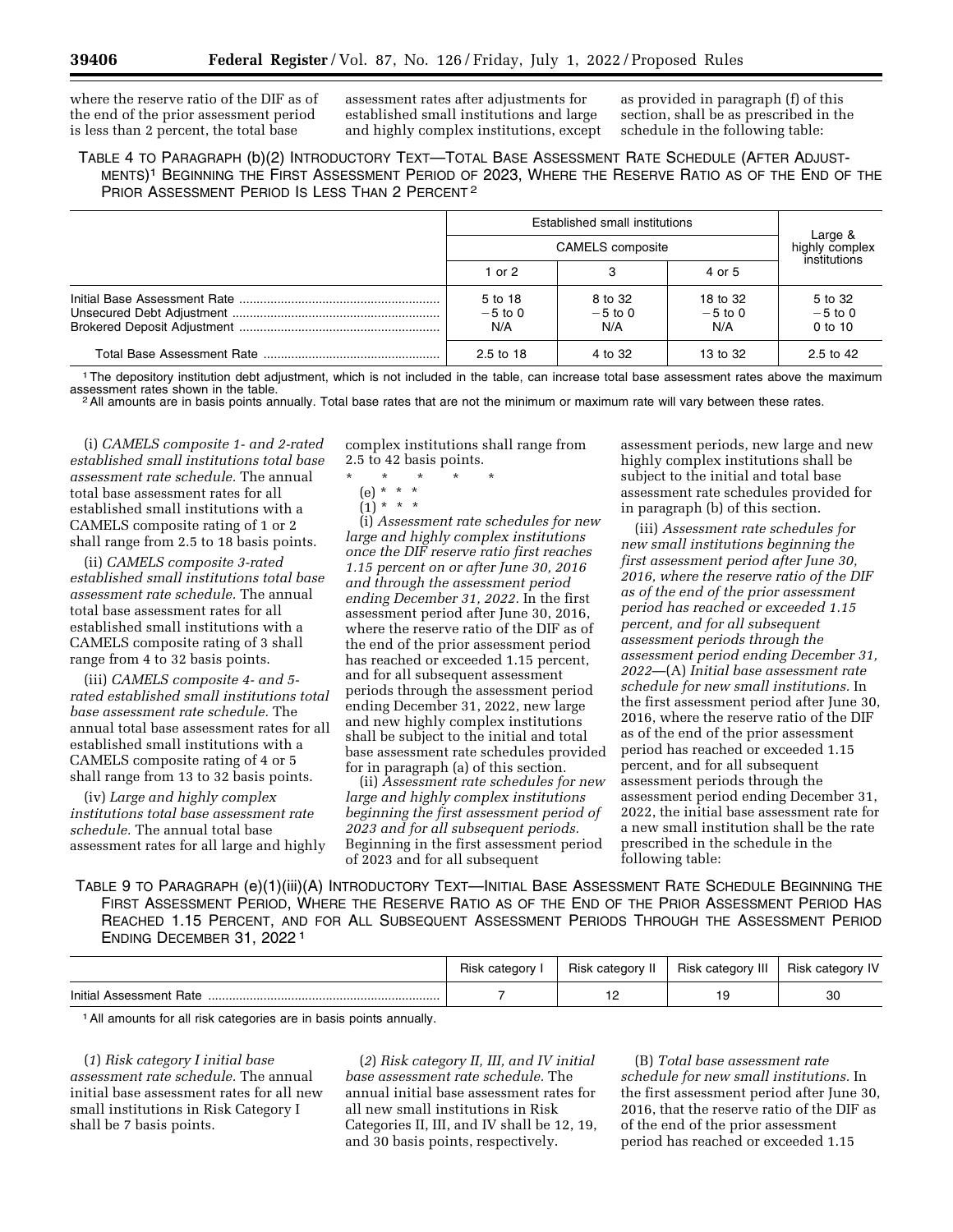percent, and for all subsequent assessment periods through the assessment period ending December 31, 2022, the total base assessment rates after adjustments for a new small

institution shall be the rate prescribed in the schedule in the following table:

TABLE 10 TO PARAGRAPH (e)(1)(iii)(B) INTRODUCTORY TEXT—TOTAL BASE ASSESSMENT RATE SCHEDULE (AFTER AD-JUSTMENTS)1 BEGINNING THE FIRST ASSESSMENT PERIOD AFTER JUNE 30, 2016, WHERE THE RESERVE RATIO AS OF THE END OF THE PRIOR ASSESSMENT PERIOD HAS REACHED 1.15 PERCENT, AND FOR ALL SUBSEQUENT AS-SESSMENT PERIODS THROUGH THE ASSESSMENT PERIOD ENDING DECEMBER 31, 2022 2

| Risk category I | Risk category II | Risk category III | Risk category IV |
|-----------------|------------------|-------------------|------------------|
| N/A             | $0$ to 10        | $0$ to 10         | 30<br>$0$ to 10  |
|                 | 12 to 22         | 19 to 29          | 30 to 40         |

<sup>1</sup> The depository institution debt adjustment, which is not included in the table, can increase total base assessment rates above the maximum assessment rates shown in the table.

<sup>2</sup> All amounts for all risk categories are in basis points annually. Total base rates that are not the minimum or maximum rate will vary between these rates.

(*1*) *Risk category I total assessment rate schedule.* The annual total base assessment rates for all new small institutions in Risk Category I shall be 7 basis points.

(*2*) *Risk category II total assessment rate schedule.* The annual total base assessment rates for all new small institutions in Risk Category II shall range from 12 to 22 basis points.

(*3*) *Risk category III total assessment rate schedule.* The annual total base

assessment rates for all new small institutions in Risk Category III shall range from 19 to 29 basis points.

(*4*) *Risk category IV total assessment rate schedule.* The annual total base assessment rates for all new small institutions in Risk Category IV shall range from 30 to 40 basis points.

(iv) *Assessment rate schedules for new small institutions beginning the first assessment period of 2023 and for all subsequent assessment periods*—(A)

*Initial base assessment rate schedule for new small institutions.* Beginning in the first assessment period of 2023 and for all subsequent assessment periods, the initial base assessment rate for a new small institution shall be the rate prescribed in the schedule in the following table, even if the reserve ratio equals or exceeds 2 percent or 2.5 percent:

TABLE 11 TO PARAGRAPH (e)(1)(iv)(A) INTRODUCTORY TEXT—INITIAL BASE ASSESSMENT RATE SCHEDULE BEGINNING THE FIRST ASSESSMENT PERIOD OF 2023 AND FOR ALL SUBSEQUENT ASSESSMENT PERIODS 1

|                  | Risk | Risk category | Risk category<br>⊆ III. | category IV<br><b>HISK</b> |
|------------------|------|---------------|-------------------------|----------------------------|
| Initial<br>⊤Rate |      |               | <u>_</u>                | o٢<br>ےت                   |

1 All amounts for all risk categories are in basis points annually.

(*1*) Risk category I initial base assessment rate schedule. The annual initial base assessment rates for all new small institutions in Risk Category I shall be 9 basis points.

(*2*) *Risk category II, III, and IV initial base assessment rate schedule.* The annual initial base assessment rates for all new small institutions in Risk Categories II, III, and IV shall be 14, 21, and 32 basis points, respectively.

(B) *Total base assessment rate schedule for new small institutions.*  Beginning in the first assessment period of 2023 and for all subsequent assessment periods, the total base

assessment rates after adjustments for a new small institution shall be the rate prescribed in the schedule in the following table, even if the reserve ratio equals or exceeds 2 percent or 2.5 percent:

TABLE 12 TO PARAGRAPH (e)(1)(iv)(B) INTRODUCTORY TEXT—TOTAL BASE ASSESSMENT RATE SCHEDULE (AFTER AD-JUSTMENTS)1 BEGINNING THE FIRST ASSESSMENT PERIOD OF 2023 AND FOR ALL SUBSEQUENT ASSESSMENT PERI-ODS 2

| Risk category I | Risk category II | Risk category III | Risk category IV |
|-----------------|------------------|-------------------|------------------|
| N/A             | $0$ to 10        | 21<br>$0$ to 10   | 32<br>$0$ to 10  |
|                 | 14 to 24         | 21 to 31          | 32 to 42         |

<sup>1</sup> The depository institution debt adjustment, which is not included in the table, can increase total base assessment rates above the maximum assessment rates shown in the table.

<sup>2</sup> All amounts for all risk categories are in basis points annually. Total base rates that are not the minimum or maximum rate will vary between these rates.

(*1*) *Risk category I total assessment rate schedule.* The annual total base

assessment rates for all new small institutions in Risk Category I shall be 9 basis points.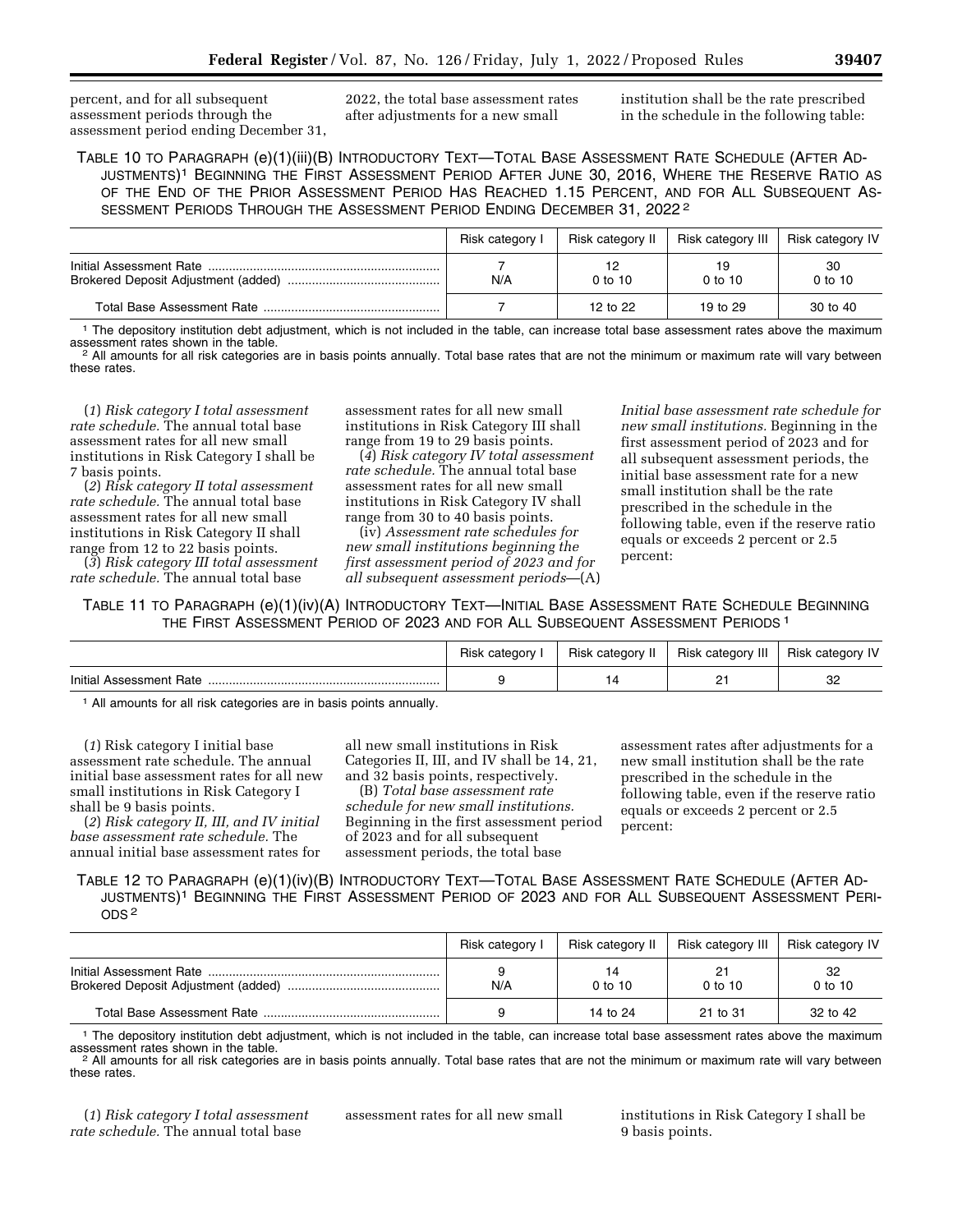(*2*) *Risk category II total assessment rate schedule.* The annual total base assessment rates for all new small institutions in Risk Category II shall range from 14 to 24 basis points.

(*3*) *Risk category III total assessment rate schedule.* The annual total base assessment rates for all new small institutions in Risk Category III shall range from 21 to 31 basis points.

(*4*) *Risk category IV total assessment rate schedule.* The annual total base assessment rates for all new small

institutions in Risk Category IV shall range from 32 to 42 basis points.  $(2) * * * *$ 

(i) *Beginning the first assessment period after June 30, 2016, where the reserve ratio of the DIF as of the end of the prior assessment period has reached or exceeded 1.15 percent, and for all subsequent assessment periods through the assessment period ending December 31, 2022, where the reserve ratio as of the end of the prior assessment period is less than 2 percent.* In the first assessment period after June 30, 2016,

where the reserve ratio of the DIF as of the end of the prior assessment period has reached or exceeded 1.15 percent, and for all subsequent assessment periods through the assessment period ending December 31, 2022, where the reserve ratio as of the end of the prior assessment period is less than 2 percent, the initial and total base assessment rates for an insured branch of a foreign bank, except as provided in paragraph (f) of this section, shall be the rate prescribed in the schedule in the following table:

TABLE 13 TO PARAGRAPH (e)(2)(i) INTRODUCTORY TEXT—INITIAL AND TOTAL BASE ASSESSMENT RATE SCHEDULE 1 BE-GINNING THE FIRST ASSESSMENT PERIOD AFTER JUNE 30, 2016, WHERE THE RESERVE RATIO AS OF THE END OF THE PRIOR ASSESSMENT PERIOD HAS REACHED 1.15 PERCENT, AND FOR ALL SUBSEQUENT ASSESSMENT PERIODS THROUGH THE ASSESSMENT PERIOD ENDING DECEMBER 31, 2022, WHERE THE RESERVE RATIO AS OF THE END OF THE PRIOR ASSESSMENT PERIOD IS LESS THAN 2 PERCENT 2

|                                   | Risk category I | Risk category II | Risk category III | <b>Risk category IV</b> |
|-----------------------------------|-----------------|------------------|-------------------|-------------------------|
| Initial and Total Assessment Rate |                 |                  |                   | 30                      |

<sup>1</sup> The depository institution debt adjustment, which is not included in the table, can increase total base assessment rates above the maximum assessment rates shown in the table.

<sup>2</sup> All amounts for all risk categories are in basis points annually. Initial and total base rates that are not the minimum or maximum rate will vary between these rates.

(A) *Risk category I initial and total base assessment rate schedule.* The annual initial and total base assessment rates for an insured branch of a foreign bank in Risk Category I shall range from 3 to 7 basis points.

(B) *Risk category II, III, and IV initial and total base assessment rate schedule.*  The annual initial and total base assessment rates for Risk Categories II,

III, and IV shall be 12, 19, and 30 basis points, respectively.

(C) All insured branches of foreign banks in any one risk category, other than Risk Category I, will be charged the same initial base assessment rate, subject to adjustment as appropriate.

(ii) *Assessment rate schedule for insured branches of foreign banks beginning the first assessment period of 2023, where the reserve ratio of the DIF* 

*as of the end of the prior assessment period is less than 2 percent.* Beginning the first assessment period of 2023, where the reserve ratio of the DIF as of the end of the prior assessment period is less than 2 percent, the initial and total base assessment rates for an insured branch of a foreign bank, except as provided in paragraph (f) of this section, shall be the rate prescribed in the schedule in the following table:

TABLE 14 TO PARAGRAPH (e)(2)(ii) INTRODUCTORY TEXT—INITIAL AND TOTAL BASE ASSESSMENT RATE SCHEDULE 1 BE-GINNING THE FIRST ASSESSMENT PERIOD OF 2023, WHERE THE RESERVE RATIO AS OF THE END OF THE PRIOR AS-SESSMENT PERIOD IS LESS THAN 2 PERCENT 2

|                                   | Risk category | Risk category II | Risk category III | <b>Risk category IV</b> |
|-----------------------------------|---------------|------------------|-------------------|-------------------------|
| Initial and Total Assessment Rate | ∶to 9         |                  |                   | oc<br>ےت                |

1 The depository institution debt adjustment, which is not included in the table, can increase total base assessment rates above the maximum assessment rates shown in the table.<br><sup>2</sup> All amounts for all risk categories are in basis points annually. Initial and total base rates that are not the minimum or maximum rate will vary

between these rates.

(A) *Risk category I initial and total base assessment rate schedule.* The annual initial and total base assessment rates for an insured branch of a foreign bank in Risk Category I shall range from 5 to 9 basis points.

(B) *Risk category II, III, and IV initial and total base assessment rate schedule.*  The annual initial and total base assessment rates for Risk Categories II, III, and IV shall be 14, 21, and 32 basis points, respectively.

(C) *Same initial base assessment rate.*  All insured branches of foreign banks in

any one risk category, other than Risk Category I, will be charged the same initial base assessment rate, subject to adjustment as appropriate.

■ 6. Amend § 327.11 by revising paragraph (c)(3)(i) to read as follows:

**§ 327.11 Surcharges and assessments required to raise the reserve ratio of the DIF to 1.35 percent.** 

\* \* \* \* \*  $(c) * * * *$  $(3) * * * *$ 

\* \* \* \* \*

(i) *Fraction of quarterly regular deposit insurance assessments paid by credit accruing institutions.* The fraction of assessments paid by credit accruing institutions shall equal quarterly deposit insurance assessments, as determined under § 327.16, paid by such institutions for each assessment period during the credit calculation period, divided by the total amount of quarterly deposit insurance assessments paid by all insured depository institutions during the credit calculation period, excluding the aggregate amount of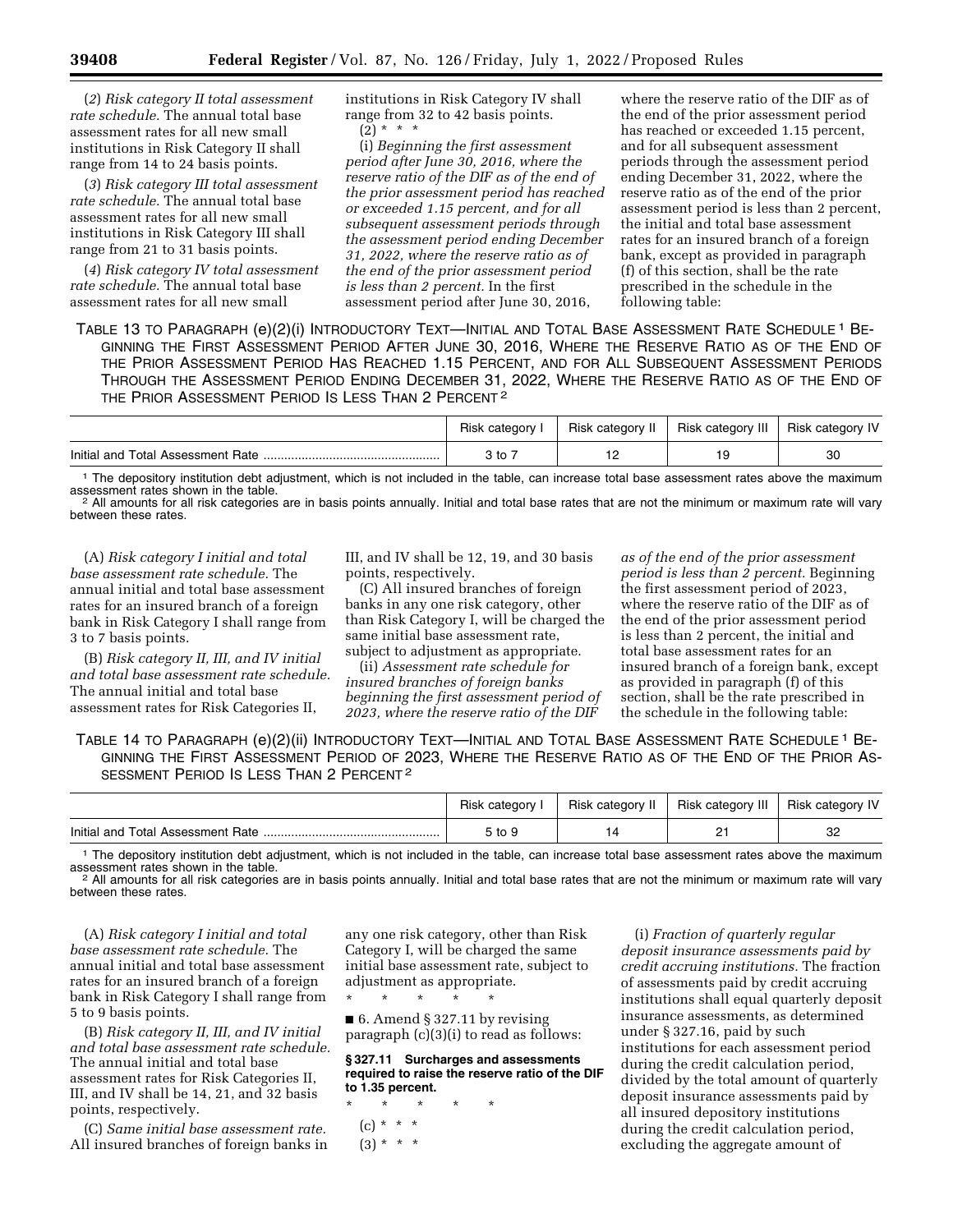surcharges imposed under paragraph (b) of this section.

- \* \* \* \* \*
- 7. Amend § 327.16 as follows:

■ a. Redesignate paragraphs (a)(1)(i)(A) through  $(C)$  as  $(a)(1)(i)(B)$  through  $(D)$ , respectively;

 $\blacksquare$  b. Add new paragraph (a)(1)(i)(A);

■ c. Revise newly redesignated paragraph (a)(1)(i)(B);

 $\bullet$  d. Redesignate paragraphs  $(d)(4)(ii)(A)$ through  $(C)$  as  $(d)(4)(ii)(B)$  through  $(D)$ ,

respectively;  $\blacksquare$  e. Add new paragraph (d)(4)(ii)(A);

and ■ f. Revise newly redesignated

paragraph (d)(4)(ii)(B).

The revisions and additions read as follows:

#### **§ 327.16 Assessment pricing methods beginning the first assessment period after June 30, 2016, where the reserve ratio of the DIF as of the end of the prior assessment period has reached or exceeded 1.15 percent.**

\* \* \* \* \*

(a) \* \* \*

 $(1) * * * *$ 

(i) *Uniform amount.* Except as adjusted for the actual assessment rates set by the Board under § 327.10(f), the uniform amount shall be:

(A) 7.352 whenever the assessment rate schedule set forth in § 327.10(a) is in effect;

(B) 9.352 whenever the assessment rate schedule set forth in § 327.10(b) is in effect;

- \* \* \* \* \*
- (d) \* \* \*

 $(4) * * * *$  $(ii) * * * *$ 

 $(A)$  –5.127 whenever the assessment rate schedule set forth in § 327.10(a) is in effect;

 $(B) -3.127$  whenever the assessment rate schedule set forth in § 327.10(b) is in effect;

\* \* \* \* \*

■ 8. Amend appendix A to subpart A of part 327 as follows:

■ a. Revise sections I through III;

■ b. Remove sections IV and V; and

■ c. Redesignate section VI as section IV;

The revisions read as follows:

## **Appendix A to Subpart A of Part 327— Method To Derive Pricing Multipliers and Uniform Amount**

## **I. Introduction**

The uniform amount and pricing multipliers are derived from:

• A model (the Statistical Model) that estimates the probability of failure of an institution over a three-year horizon;

• The minimum initial base assessment rate;

• The maximum initial base assessment rate;

• Thresholds marking the points at which the maximum and minimum assessment rates become effective.

#### **II. The Statistical Model**

The Statistical Model estimates the probability of an insured depository institution failing within three years using a logistic regression and pooled time-series cross-sectional data; 1 that is, the dependent variable in the estimation is whether an insured depository institution failed during

the following three-year period. Actual model parameters for the Statistical Model are an average of each of three regression estimates for each parameter. Each of the three regressions uses end-of-year data from insured depository institutions' quarterly reports of condition and income (Call Reports and Thrift Financial Reports or TFRs 2) for every third year to estimate probability of failure within the ensuing three years. One regression (Regression 1) uses insured depository institutions' Call Report and TFR data for the end of 1985 and failures from 1986 through 1988; Call Report and TFR data for the end of 1988 and failures from 1989 through 1991; and so on, ending with Call Report data for the end of 2009 and failures from 2010 through 2012. The second regression (Regression 2) uses insured depository institutions' Call Report and TFR data for the end of 1986 and failures from 1987 through 1989, and so on, ending with Call Report data for the end of 2010 and failures from 2011 through 2013. The third regression (Regression 3) uses insured depository institutions' Call Report and TFR data for the end of 1987 and failures from 1988 through 1990, and so on, ending with Call Report data for the end of 2011 and failures from 2012 through 2014. The regressions include only Call Report data and failures for established small institutions.<br><sup>1</sup>Tests for the statistical significance of

parameters use adjustments discussed by Tyler Shumway (2001) ''Forecasting Bankruptcy More Accurately: A Simple Hazard Model," Journal of Business 74:1,<br>101-124.

<sup>2</sup> Beginning in 2012, all insured depository institutions began filing quarterly Call Reports and the TFR was no longer filed.

Table A.1 lists and defines the explanatory variables (regressors) in the Statistical Model.

## TABLE A.1—DEFINITIONS OF MEASURES USED IN THE FINANCIAL RATIOS METHOD

| Variables                                                      | Description                                                                                                                                                                                                                                                                                                                                                                                         |
|----------------------------------------------------------------|-----------------------------------------------------------------------------------------------------------------------------------------------------------------------------------------------------------------------------------------------------------------------------------------------------------------------------------------------------------------------------------------------------|
| Leverage Ratio (%)                                             | Tier 1 capital divided by adjusted average assets. (Numerator and denominator are both based on the def-<br>inition for prompt corrective action.)                                                                                                                                                                                                                                                  |
| Net Income before Taxes/Total As-<br>sets (%).                 | Income (before applicable income taxes and discontinued operations) for the most recent twelve months<br>divided by total assets. <sup>1</sup>                                                                                                                                                                                                                                                      |
| Nonperforming Loans and Leases/<br>Gross Assets (%).           | Sum of total loans and lease financing receivables past due 90 or more days and still accruing interest and<br>total nonaccrual loans and lease financing receivables (excluding, in both cases, the maximum amount<br>recoverable from the U.S. Government, its agencies or government-sponsored enterprises, under guar-<br>antee or insurance provisions) divided by gross assets. <sup>23</sup> |
| Other Real Estate Owned/Gross<br>Assets (%).                   | Other real estate owned divided by gross assets. <sup>2</sup>                                                                                                                                                                                                                                                                                                                                       |
| Brokered Deposit Ratio                                         | The ratio of the difference between brokered deposits and 10 percent of total assets to total assets. For in-<br>stitutions that are well capitalized and have a CAMELS composite rating of 1 or 2, reciprocal deposits<br>are deducted from brokered deposits. If the ratio is less than zero, the value is set to zero.                                                                           |
| Weighted Average of C, A, M, E, L,<br>and S Component Ratings. | The weighted sum of the "C," "A," "M," "E", "L", and "S" CAMELS components, with weights of 25 per-<br>cent each for the "C" and "M" components, 20 percent for the "A" component, and 10 percent each for<br>the "E", "L", and "S" components. In instances where the "S" component is missing, the remaining<br>components are scaled by a factor of 10/9.4                                       |
| Loan Mix Index<br>One-Year Asset Growth (%)                    | A measure of credit risk described below.<br>Growth in assets (adjusted for mergers <sup>5</sup> ) over the previous year in excess of 10 percent. <sup>6</sup> If growth is less<br>than 10 percent, the value is set to zero.                                                                                                                                                                     |

1For purposes of calculating actual assessment rates (as opposed to model estimation), the ratio of Net Income before Taxes to Total Assets is bounded below by (and cannot be less than) -25 percent and is bounded above by (and cannot exceed) 3 percent. For purposes of model estimation only, the ratio of Net Income before Taxes to Total Assets is defined as income (before income taxes and extraordinary items and other adjustments) for the most recent twelve months divided by total assets.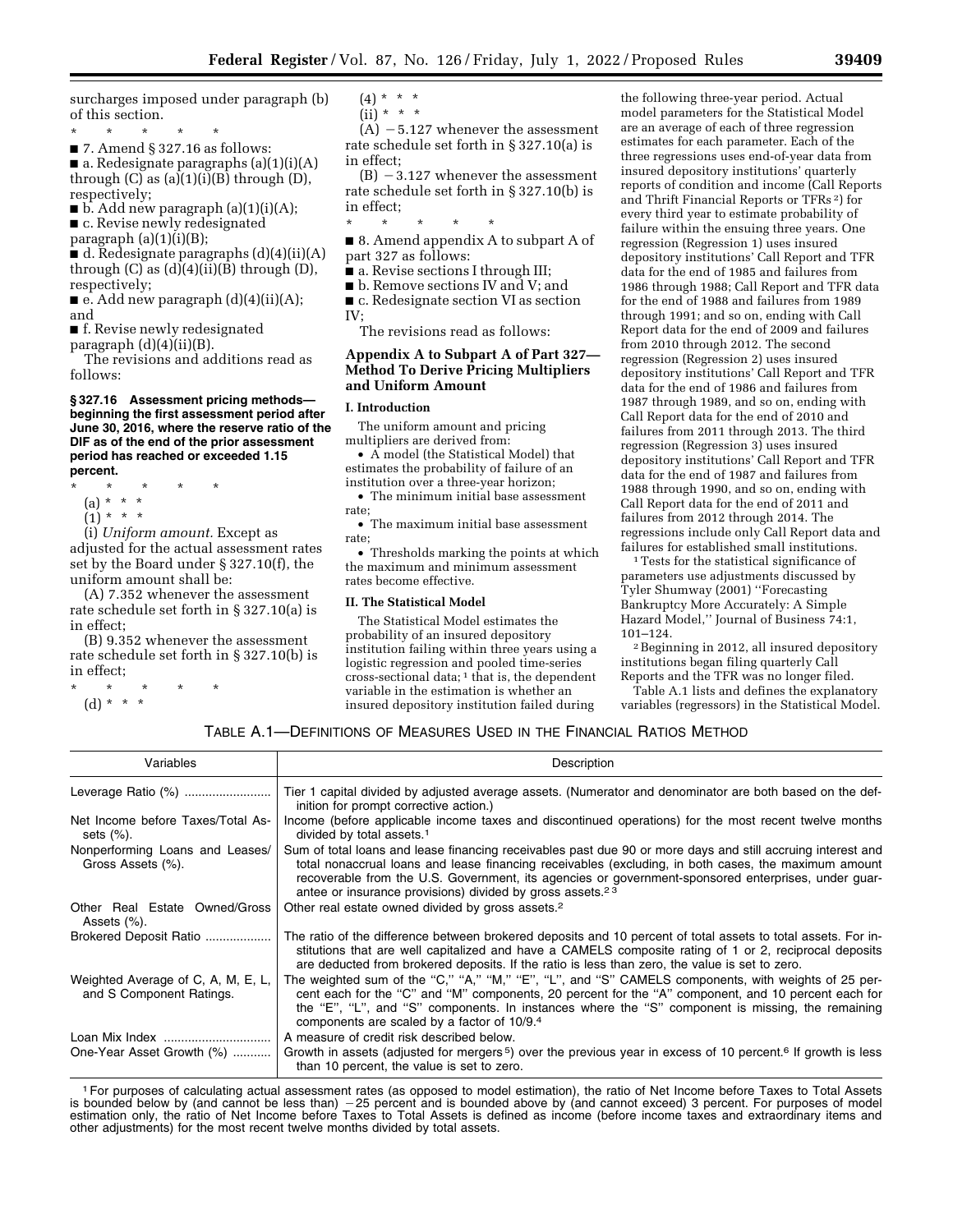2For purposes of calculating actual assessment rates (as opposed to model estimation), ''Gross assets'' are total assets plus the allowance for In and lease financing receivable losses (ALLL); for purposes of estimating the Statistical Model, for years before 2001, when allocated trans-<br>fer risk was not included in ALLL in Call Reports, allocated transfer risk is

<sup>3</sup> Delinquency and non-accrual data on government guaranteed loans are not available for the entire estimation period. As a result, the Statistical Model is estimated without deducting delinquent or past-due government guaranteed loans from the nonperforming loans and leases to<br>gross assets ratio.

gross assets ratio.<br>4The component rating for sensitivity to market risk (the "S" rating) is not available for years before 1997. As a result, and as described in the table, the Statistical Model is estimated using a weighted average of five component ratings excluding the ''S'' component where the component is not available.<br><sup>5</sup>Growth in assets is also adjusted for acquisitions of failed banks.

<sup>6</sup> For purposes of calculating actual assessment rates (as opposed to model estimation), the maximum value of the One-Year Asset Growth measure is 230 percent; that is, asset growth (merger adjusted) over the previous year in excess of 240 percent (230 percentage points in excess of the 10 percent threshold) will not further increase a bank's assessment rate.

The financial variable measures used to estimate the failure probabilities are obtained from Call Reports and TFRs. The weighted average of the "C," "A," "M," "E", "L", and ''S'' component ratings measure is based on component ratings obtained from the most recent bank examination conducted within 24 months before the date of the Call Report or TFR.

The Loan Mix Index assigns loans to the categories of loans described in Table A.2. For each loan category, a charge-off rate is calculated for each year from 2001 through 2014. The charge-off rate for each year is the aggregate charge-off rate on all such loans held by small institutions in that year. A weighted average charge-off rate is then

calculated for each loan category, where the weight for each year is based on the number of small-bank failures during that year.3 A Loan Mix Index for each established small institution is calculated by: (1) multiplying the ratio of the institution's amount of loans in a particular loan category to its total assets by the associated weighted average charge-off rate for that loan category; and (2) summing the products for all loan categories. Table A.2 gives the weighted average charge-off rate for each category of loan, as calculated through the end of 2014. The Loan Mix Index<br>excludes credit card loans.

<sup>3</sup> An exception is "Real Estate Loans Residual,'' which consists of real estate loans held in foreign offices. Few small insured

## TABLE A.2—LOAN MIX INDEX CATEGORIES

depository institutions report this item and a statistically reliable estimate of the weighted average charge-off rate could not be obtained. Instead, a weighted average of the weighted average charge-off rates of the other real estate loan categories is used. (The other categories are construction & development, multifamily residential, nonfarm nonresidential, 1–4 family residential, and agricultural real estate.) The weight for each of the other real estate loan categories is based on the aggregate amount of the loans held by small insured depository institutions as of December 31, 2014.

Weighted

|                                                                                                                                                                                                                                      | charge-off<br>rate percent |
|--------------------------------------------------------------------------------------------------------------------------------------------------------------------------------------------------------------------------------------|----------------------------|
|                                                                                                                                                                                                                                      | 4.4965840                  |
|                                                                                                                                                                                                                                      | 1.5984506                  |
|                                                                                                                                                                                                                                      | .4974551                   |
|                                                                                                                                                                                                                                      | 1.4559717                  |
|                                                                                                                                                                                                                                      | 1.3384093                  |
|                                                                                                                                                                                                                                      | 1.0169338                  |
|                                                                                                                                                                                                                                      | 0.8847597                  |
| Nonfarm Nonresidential <b>Executive Contract Contract Contract Contract Contract Contract Contract Contract Contract Contract Contract Contract Contract Contract Contract Contract Contract Contract Contract Contract Contract</b> | 0.7286274                  |
|                                                                                                                                                                                                                                      | 0.6973778                  |
|                                                                                                                                                                                                                                      | 0.5760532                  |
|                                                                                                                                                                                                                                      | 0.2376712                  |
| Agriculture                                                                                                                                                                                                                          | 0.2432737                  |

For each of the three regression estimates (Regression 1, Regression 2 and Regression 3), the estimated probability of failure (over a three-year horizon) of institution *i* at time *T* is

#### *Equation 1*

 $P_{iT} = 1/((1 + \exp(-Z_{iT}))$ 

where

#### *Equation 2*

 $Z_{iT} = \beta_0 + \beta_1$  (Leverage Ratio<sub>*iT*</sub>) +  $\beta_2$ (Nonperforming loans and leases ratio*iT*)  $+ \beta_3$  (Other real estate owned ratio<sub>*iT*</sub>) +

 $\beta_4$  (Net income before taxes ratio<sub>*iT*</sub>) +  $\beta_5$ (Brokered deposit ratio<sub>iT</sub>) +  $\beta$ <sub>6</sub> (Weighted average CAMELS component rating*iT*) +  $\beta_7$  (Loan mix index<sub>*iT*</sub>) +  $\beta_8$  (One-year asset growth*iT*)

where the  $\upbeta$  variables are parameter estimates. As stated earlier, for actual assessments, the  $\beta$  values that are applied are averages of each of the individual parameters

over three separate regressions. Pricing multipliers (discussed in the next section) are based on  $Z_i^T$ <sup>4</sup>

4The *ZiT* values have the same rank ordering as the probability measures P*iT*.

#### **III. Derivation of Uniform Amount and Pricing Multipliers**

The uniform amount and pricing multipliers used to compute the annual initial base assessment rate in basis points, *RiT*, for any such institution *i* at a given time *T* will be determined from the Statistical Model as follows: *Equation 3* 

 $R_{iT} = \alpha_0 + \alpha_1 * Z_{iT}$  subject to  $Min \leq R_{iT} \leq Max^5$ where  $\alpha_0$  and  $\alpha_1$  are a constant term and a scale factor used to convert  $Z_{iT}$  to an assessment rate, *Max* is the maximum initial base assessment rate in effect and *Min* is the minimum initial base assessment rate in

effect.  $(R<sub>iT</sub>$  is expressed as an annual rate, but the actual rate applied in any quarter will be R*iT/*4.)

 $5R_{iT}$  is also subject to the minimum and maximum assessment rates applicable to established small institutions based upon their CAMELS composite ratings.

Solving equation 3 for minimum and maximum initial base assessment rates simultaneously,

 $Min = \alpha_0 + \alpha_1 * Z_N$  and  $Max = \alpha_0 + \alpha_1 * Z_X$ where  $Z_X$  is the value of  $Z_{iT}$  above which the maximum initial assessment rate (*Max*) applies and  $Z_N$  is the value of  $Z_{iT}$  below which the minimum initial assessment rate (*Min*) applies, results in values for the constant amount,  $\alpha_0$ , and the scale factor,  $\alpha_1$ :